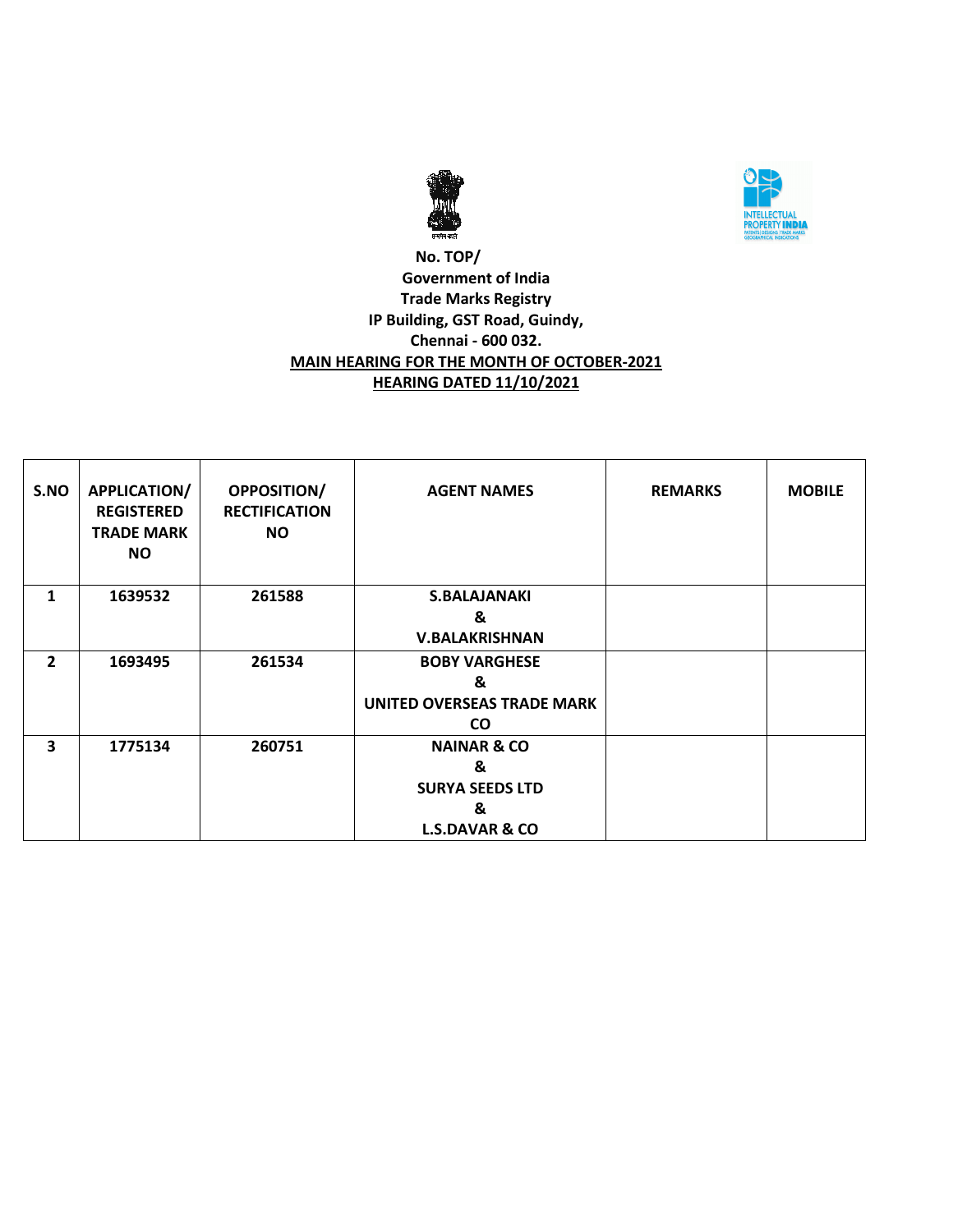



# **No. TOP/ Government of India Trade Marks Registry IP Building, GST Road, Guindy, Chennai - 600 032. OPPOSITION HEARING (TM-5-DELAY, TM-6 DELAY, RULE 45(1) DELAY, RULE 45(1) NOT FILED, RULE 46(1) DELAY, RULE 46(1) NOT FILED & REVIEW PETITION FOR THE MONTH OF OCTOBER-2021 HEARING DATED 11/10/2021**

| S.NO           | APPLICATION/<br><b>REGISTERED</b><br><b>TRADE MARK</b><br><b>NO</b> | <b>OPPOSITION/</b><br><b>RECTIFICATION</b><br><b>NO</b> | <b>AGENT NAMES</b>                  | <b>REMARKS</b> | <b>MOBILE</b> |
|----------------|---------------------------------------------------------------------|---------------------------------------------------------|-------------------------------------|----------------|---------------|
| $\mathbf{1}$   | 3374561                                                             | 921466                                                  | <b>BAGYA RAGHAVAN</b>               |                |               |
|                |                                                                     |                                                         | &                                   |                |               |
|                |                                                                     |                                                         | <b>LALL LAHIRI &amp; SALHOTRA</b>   |                |               |
|                |                                                                     |                                                         | &                                   |                |               |
|                |                                                                     |                                                         | <b>MARICO LIMITED</b>               |                |               |
| $\overline{2}$ | 3583720                                                             | 906851                                                  | <b>L.R.SWAMI CO</b>                 |                |               |
|                |                                                                     |                                                         | &                                   |                |               |
|                |                                                                     |                                                         | <b>JOHN MATHEW &amp; ASSOCIATES</b> |                |               |
| 3              | 3268563                                                             | 907702                                                  | <b>EXCELLA GLOBAL SOLUTIONS</b>     |                |               |
|                |                                                                     |                                                         | &                                   |                |               |
|                |                                                                     |                                                         | <b>K.K.FANCIS</b>                   |                |               |
|                |                                                                     |                                                         | &                                   |                |               |
|                |                                                                     |                                                         | <b>NAVDEEP SHRIDHAR</b>             |                |               |
| 4              | 3990330                                                             | 969470                                                  | LE INTELLIGENSIA                    |                |               |
|                |                                                                     |                                                         | &                                   |                |               |
|                |                                                                     |                                                         | <b>AVG PARTNERS</b>                 |                |               |
| 5              | 1262119                                                             | 202639                                                  | <b>HARIKRISHNA S HOLLA</b>          |                |               |
|                |                                                                     |                                                         | &                                   |                |               |
|                |                                                                     |                                                         | <b>RAVE TECHNOLOGIES PVT LTD</b>    |                |               |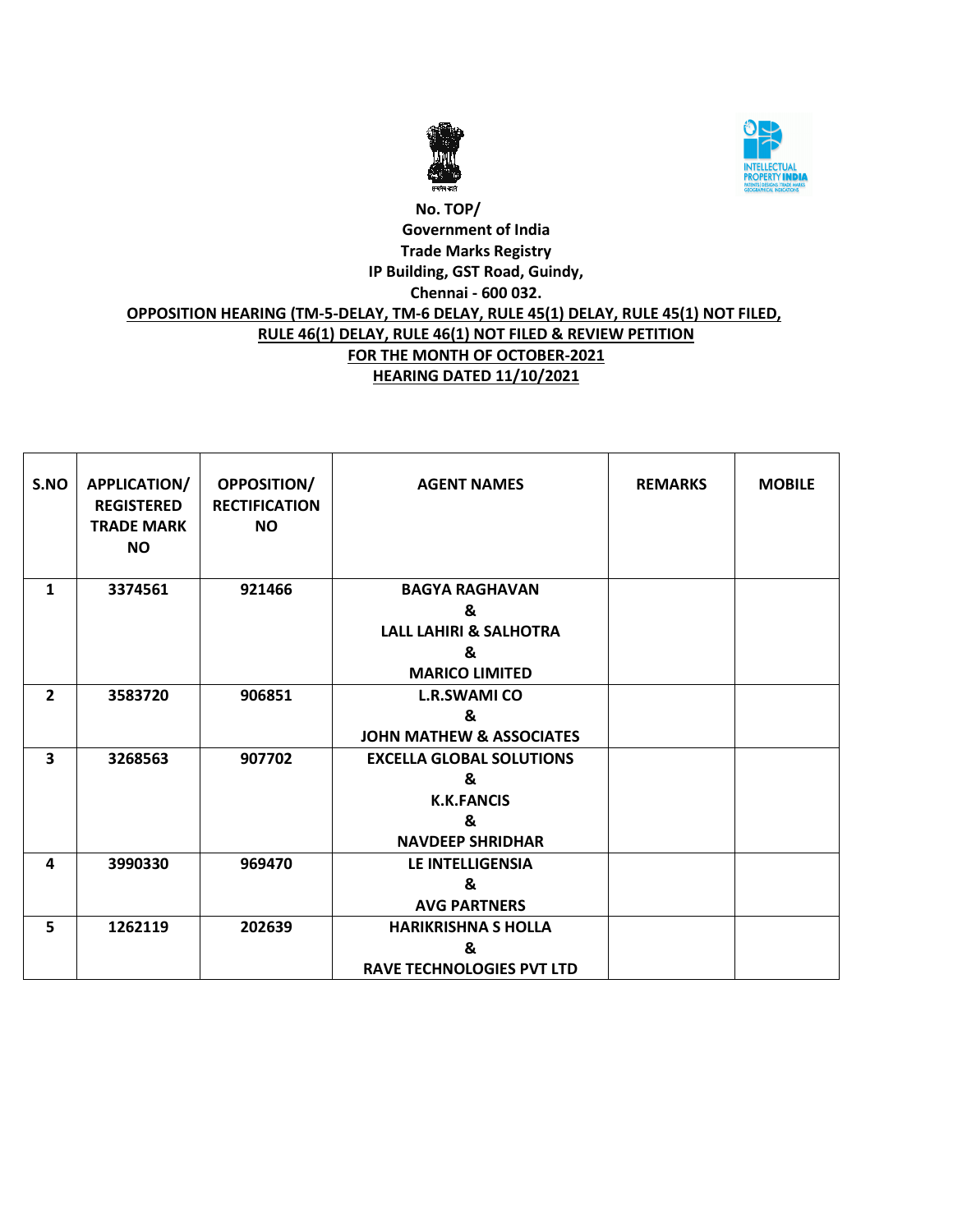| S.NO | <b>APPLICATION/</b><br><b>REGISTERED</b><br><b>TRADE MARK</b><br><b>NO</b> | <b>OPPOSITION</b><br>NO. | <b>AGENT NAMES</b>                                                                                          | <b>REMARKS</b> | <b>MOBILE</b> |
|------|----------------------------------------------------------------------------|--------------------------|-------------------------------------------------------------------------------------------------------------|----------------|---------------|
| 6    | 2658344                                                                    | 886422                   | <b>P.K.RENGARAJAN &amp; B.MAHESWARI</b><br>&<br><b>PREM MEHANDI CENTRE</b><br>&<br><b>HENNA D. MOHINANI</b> |                |               |
| 7    | 1277950                                                                    | 226694                   | <b>RAO &amp; RAO</b><br>&<br><b>KHAITAN &amp; CO</b>                                                        |                |               |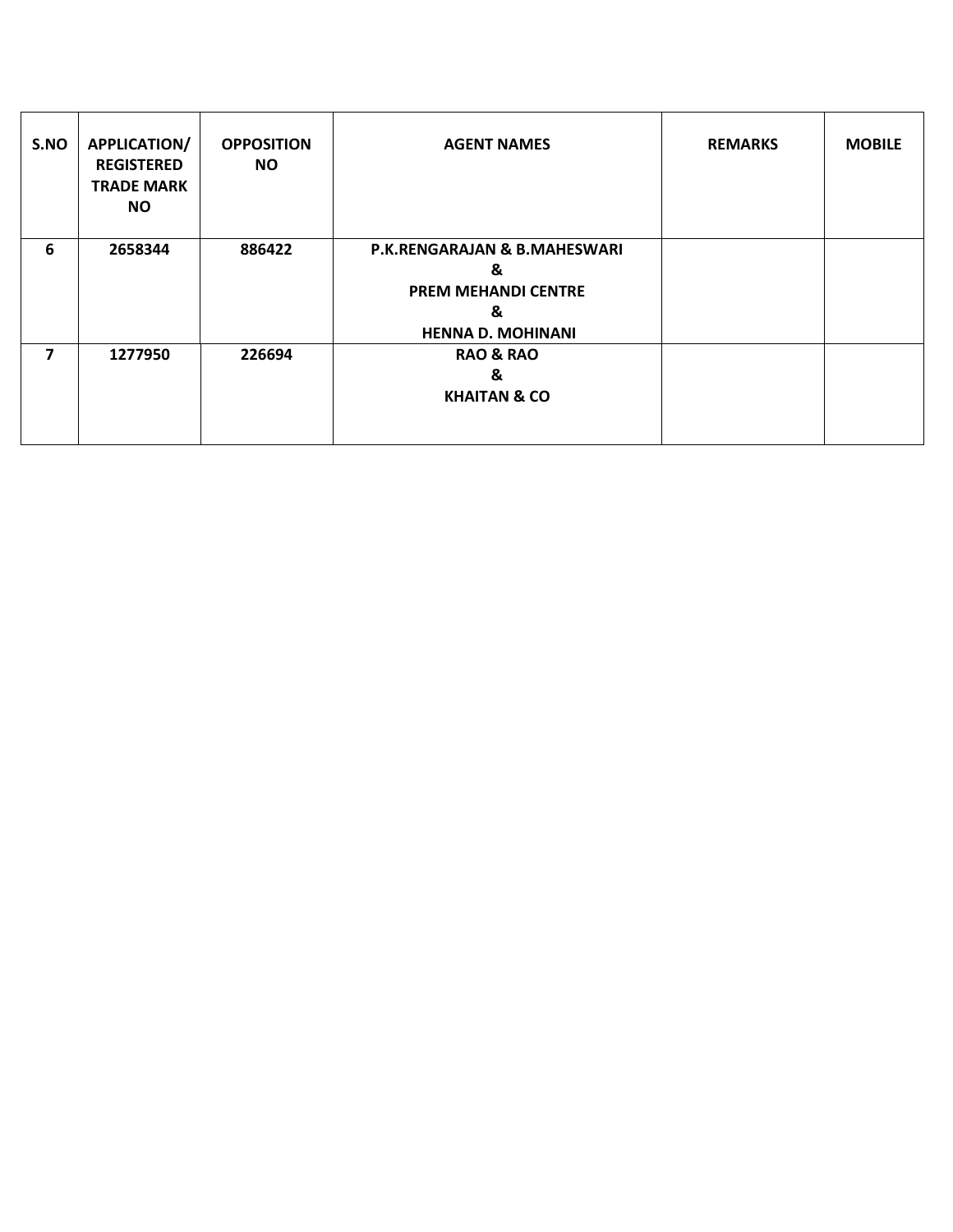



#### **No. TOP/ Government of India Trade Marks Registry IP Building, GST Road, Guindy, Chennai - 600 032. MAIN HEARING FOR THE MONTH OF OCTOBER-2021 HEARING DATED 12/10/2021**

| S.NO           | <b>APPLICATION/</b><br><b>REGISTERED</b><br><b>TRADE MARK</b><br><b>NO</b> | <b>OPPOSITION/</b><br><b>RECTIFICATION</b><br><b>NO</b> | <b>AGENT NAMES</b>                                                                               | <b>REMARKS</b> | <b>MOBILE</b> |
|----------------|----------------------------------------------------------------------------|---------------------------------------------------------|--------------------------------------------------------------------------------------------------|----------------|---------------|
| 1              | 1680169                                                                    | 261343                                                  | <b>UNIMARKS LEGAL SOLUTIONS</b><br>&<br><b>ALG INDIA LAW OFFICES</b><br>&<br><b>S.BALAJANAKI</b> |                |               |
| $\overline{2}$ | 1066198                                                                    | 259606                                                  | PERUMBULAVIL RADHAKRISHNAN<br>&<br><b>L.R.SWAMI CO</b>                                           |                |               |
| 3              | 1296167                                                                    | 213869                                                  | <b>RAJAGOPAL &amp; RAGHUNATHAN</b><br>&<br><b>ARJUN T. BHAGAT &amp; CO</b>                       |                |               |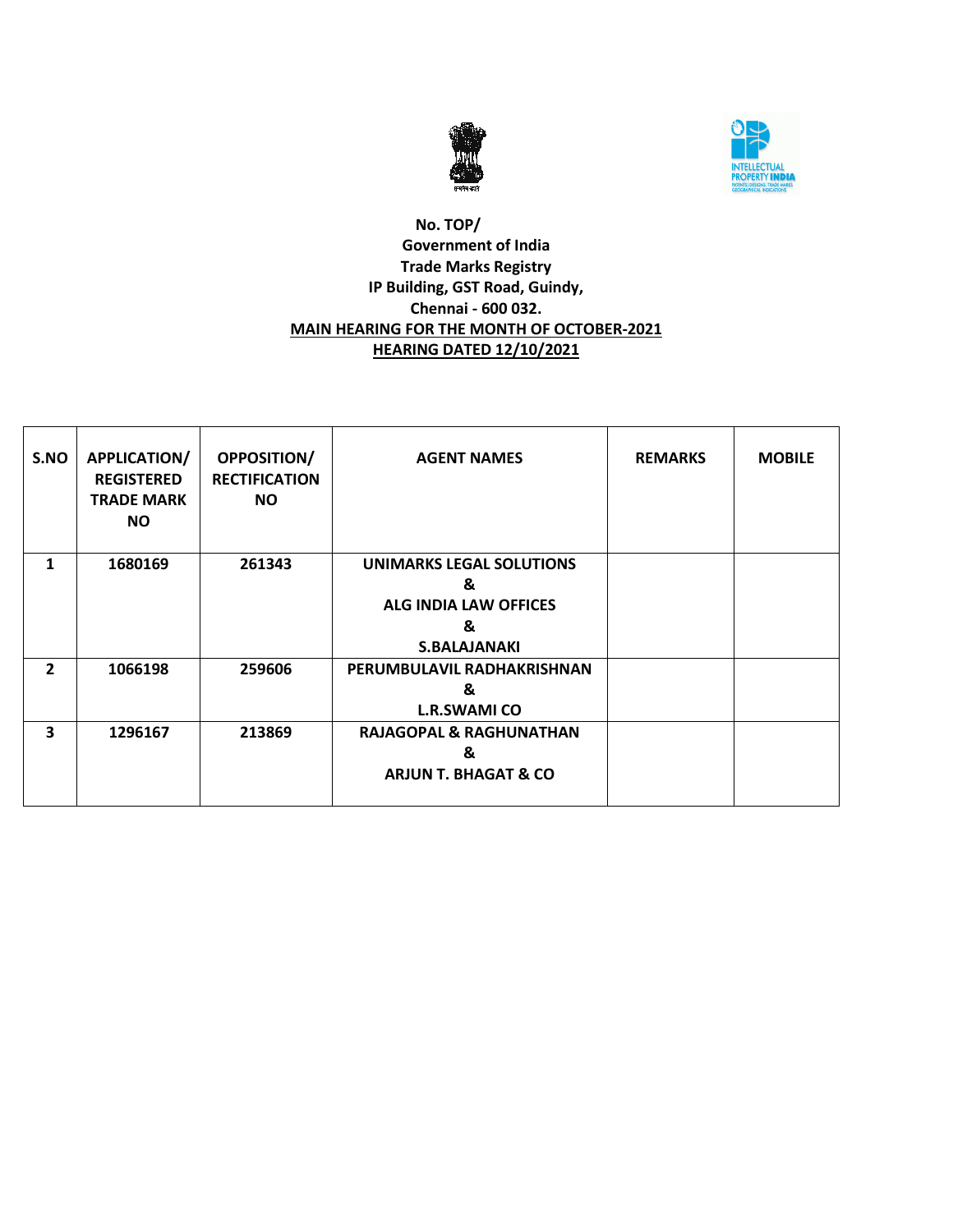



# **No. TOP/ Government of India Trade Marks Registry IP Building, GST Road, Guindy, Chennai - 600 032. OPPOSITION HEARING (TM-5-DELAY, TM-6 DELAY, RULE 45(1) DELAY, RULE 45(1) NOT FILED, RULE 46(1) DELAY, RULE 46(1) NOT FILED & REVIEW PETITION FOR THE MONTH OF OCTOBER -2021 HEARING DATED 12/10/2021**

| S.NO                    | <b>APPLICATION/</b><br><b>REGISTERED</b><br><b>TRADE MARK</b><br><b>NO</b> | <b>OPPOSITION/</b><br><b>RECTIFICATION</b><br><b>NO</b> | <b>AGENT NAMES</b>                 | <b>REMARKS</b> | <b>MOBILE</b> |
|-------------------------|----------------------------------------------------------------------------|---------------------------------------------------------|------------------------------------|----------------|---------------|
| $\mathbf{1}$            | 2976197                                                                    | 905040                                                  |                                    |                |               |
|                         |                                                                            |                                                         | <b>C.PRAKASH</b>                   |                |               |
|                         |                                                                            |                                                         | &                                  |                |               |
|                         |                                                                            |                                                         | <b>VISHESH AND ASSOCIATES</b>      |                |               |
| $\overline{2}$          | 2967047                                                                    | 910226                                                  | <b>L.R.SWAMI CO</b>                |                |               |
|                         |                                                                            |                                                         | &                                  |                |               |
|                         |                                                                            |                                                         | <b>U RAGAVEE</b>                   |                |               |
| $\overline{\mathbf{3}}$ | 3129179                                                                    | 910856                                                  | <b>SURANA AND SURANA</b>           |                |               |
|                         |                                                                            |                                                         | ጼ                                  |                |               |
|                         |                                                                            |                                                         | <b>BUDDHA PAL &amp; ASSOCIATES</b> |                |               |
| 4                       | 3661276                                                                    | 912781                                                  | <b>PRG ASSOCIATES</b>              |                |               |
|                         |                                                                            |                                                         | &                                  |                |               |
|                         |                                                                            |                                                         | <b>LALJI ADVOCATES</b>             |                |               |
| 5                       | 2556794                                                                    | 940963                                                  | <b>INPRO TRADE MARK SERVICES</b>   |                |               |
|                         |                                                                            |                                                         | &                                  |                |               |
|                         |                                                                            |                                                         | <b>ANAND AND ANAND</b>             |                |               |
| 6                       | 2754808                                                                    | 950060                                                  |                                    |                |               |
|                         |                                                                            |                                                         | <b>REMFRY &amp; SAGAR</b>          |                |               |
|                         |                                                                            |                                                         | &                                  |                |               |
|                         |                                                                            |                                                         | <b>ANAND AND ANAND</b>             |                |               |
| $\overline{7}$          | 3067026                                                                    | 960832                                                  | <b>FERAX ELECTRONICS PVT LTD</b>   |                |               |
|                         |                                                                            |                                                         | &                                  |                |               |
|                         |                                                                            |                                                         | <b>REMFRY &amp; SAGAR</b>          |                |               |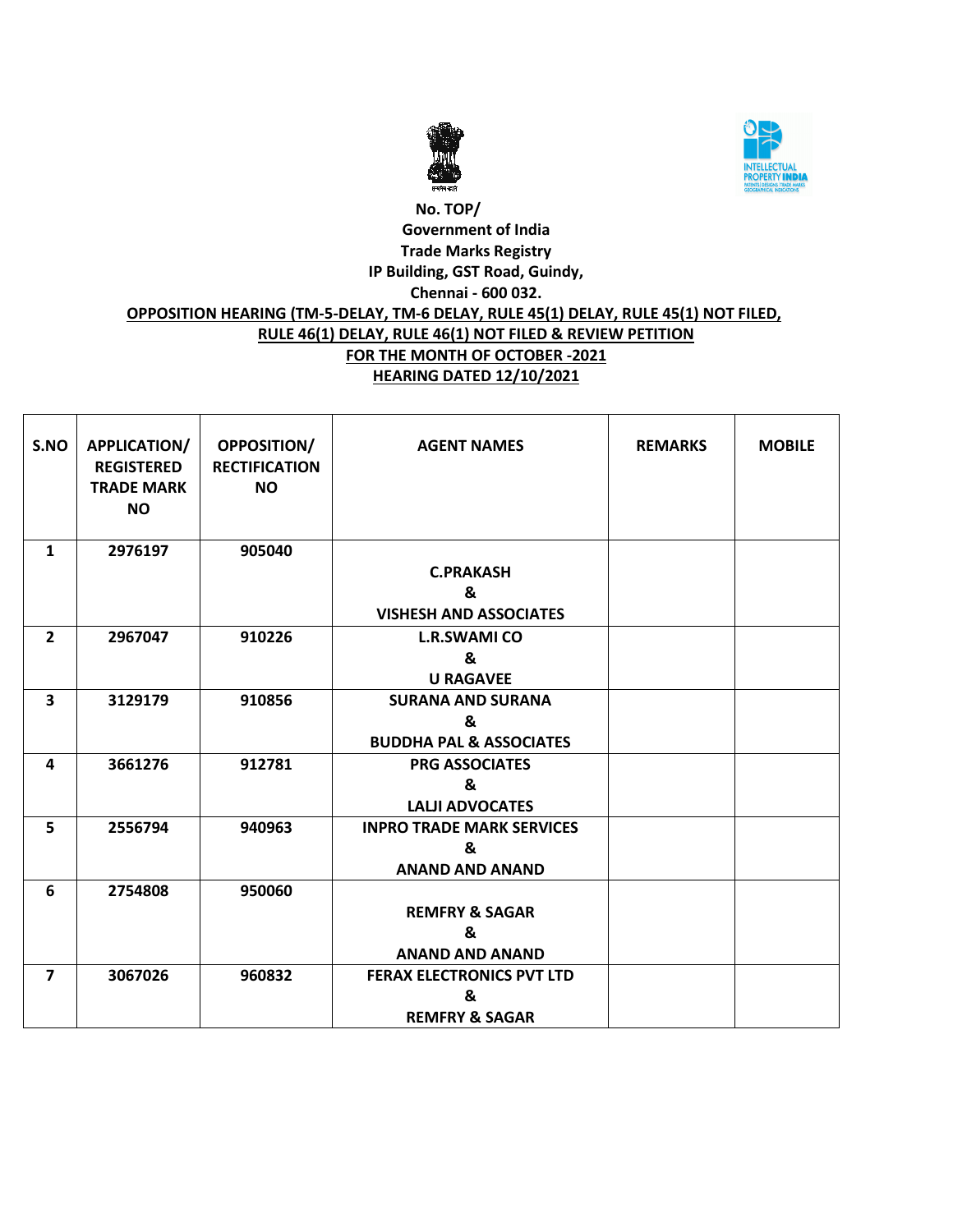



#### **No. TOP/ Government of India Trade Marks Registry IP Building, GST Road, Guindy, Chennai - 600 032. MAIN HEARING FOR THE MONTH OF OCTOBER-2021 HEARING DATED 13/10/2021**

| S.NO | <b>APPLICATION/</b><br><b>REGISTERED</b><br><b>TRADE MARK</b><br><b>NO</b> | <b>OPPOSITION/</b><br><b>RECTIFICATION</b><br><b>NO</b> | <b>AGENT NAMES</b>                | <b>REMARKS</b> | <b>MOBILE</b> |
|------|----------------------------------------------------------------------------|---------------------------------------------------------|-----------------------------------|----------------|---------------|
| 1    | 1565181                                                                    | 266815                                                  | <b>L.R.SWAMI &amp; CO</b>         |                |               |
|      |                                                                            |                                                         | &                                 |                |               |
|      |                                                                            |                                                         | <b>Y.J.TRIVEDI &amp; CO</b>       |                |               |
| 2    | 1649229                                                                    | 265741                                                  | P.C.N.RAGHUPATHY                  |                |               |
|      |                                                                            |                                                         | &                                 |                |               |
|      |                                                                            |                                                         | <b>DELHI REGISTRATION SERVICE</b> |                |               |
| 3    | 1704016                                                                    | 266867                                                  | <b>BABU ASSOCIATES</b>            |                |               |
|      |                                                                            |                                                         | &                                 |                |               |
|      |                                                                            |                                                         | <b>VINAYAK WAIDANDE</b>           |                |               |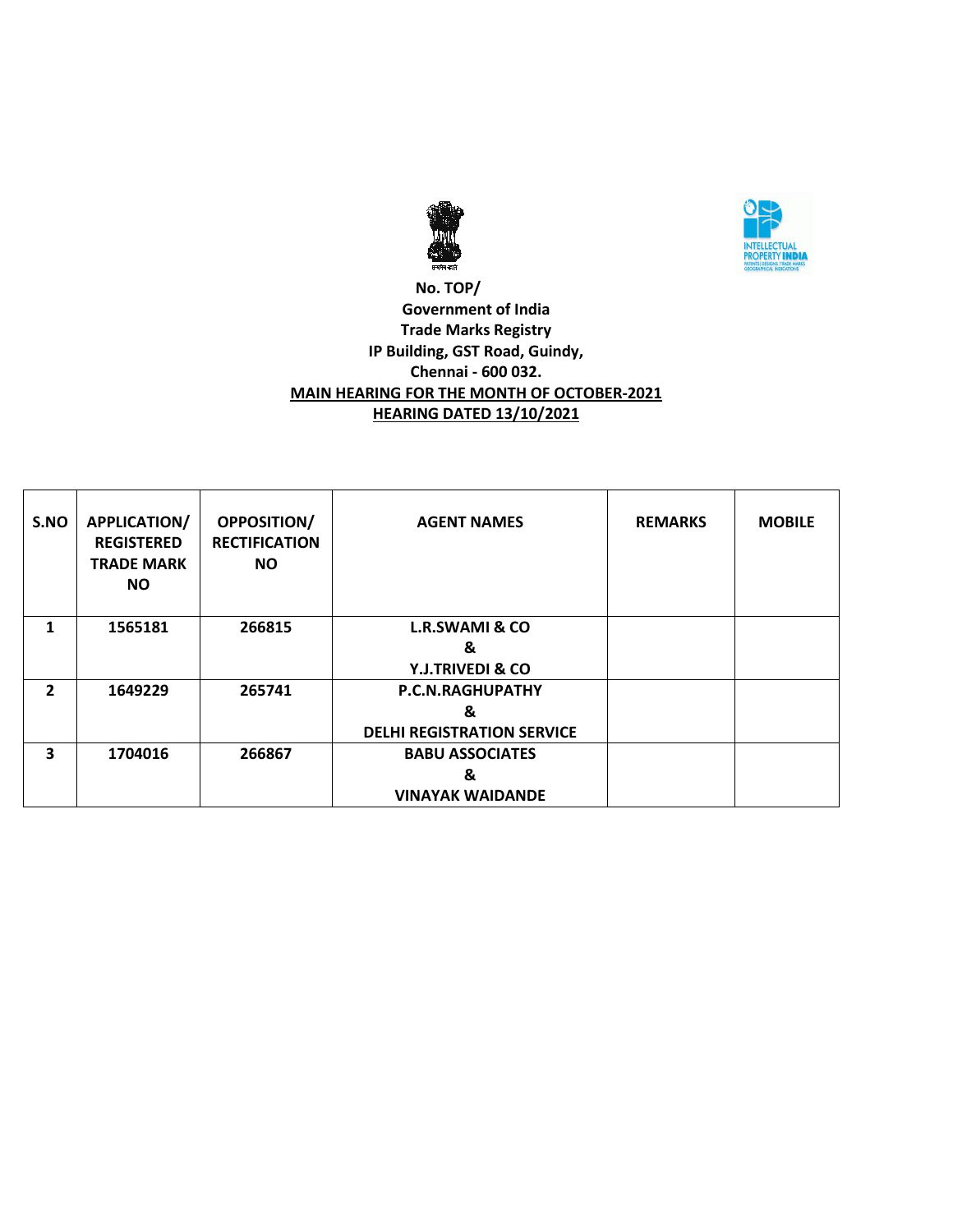



# **No. TOP/ Government of India Trade Marks Registry IP Building, GST Road, Guindy, Chennai - 600 032. OPPOSITION HEARING (TM-5-DELAY, TM-6 DELAY, RULE 45(1) DELAY, RULE 45(1) NOT FILED, RULE 46(1) DELAY, RULE 46(1) NOT FILED & REVIEW PETITION FOR THE MONTH OF OCTOBER -2021 HEARING DATED 13/10/2021**

| S.NO                    | APPLICATION/<br><b>REGISTERED</b><br><b>TRADE MARK</b><br><b>NO</b> | <b>OPPOSITION/</b><br><b>RECTIFICATION</b><br><b>NO</b> | <b>AGENT NAMES</b>                                                         | <b>REMARKS</b> | <b>MOBILE</b> |
|-------------------------|---------------------------------------------------------------------|---------------------------------------------------------|----------------------------------------------------------------------------|----------------|---------------|
| $\mathbf{1}$            | 4334028                                                             | 1037763                                                 | <b>MANOJ RAJAN</b><br>&<br><b>OXFIT LLP</b><br>&<br><b>ANAND AND ANAND</b> |                |               |
| $\overline{2}$          | 2941925                                                             | 968818                                                  | <b>RAJESH VELLAKKAT</b><br>&<br><b>ANAND AND ANAND</b>                     |                |               |
| $\overline{\mathbf{3}}$ | 2941925                                                             | 968819                                                  | <b>RAJESH VELLAKKAT</b><br>&<br><b>ANAND AND ANAND</b>                     |                |               |
| 4                       | 1380130                                                             | 248417                                                  | <b>MOHAN ASSOCIATES</b><br>&<br><b>JOSEPH VARIKASERY</b>                   |                |               |
| 5                       | 2931946                                                             | 907805                                                  | <b>APR ASSOCIATES</b><br>&<br><b>V.BALAKRISHNAN</b>                        |                |               |
| 6                       | 2736471                                                             | 895652                                                  | <b>RAMJI.G</b><br>&<br><b>L.R.SWAMI &amp; CO</b>                           |                |               |
| $\overline{\mathbf{z}}$ | 2418727                                                             | 930166                                                  | <b>RAO &amp; RAO</b><br>&<br><b>MULTICHEM INDUSTRIES</b>                   |                |               |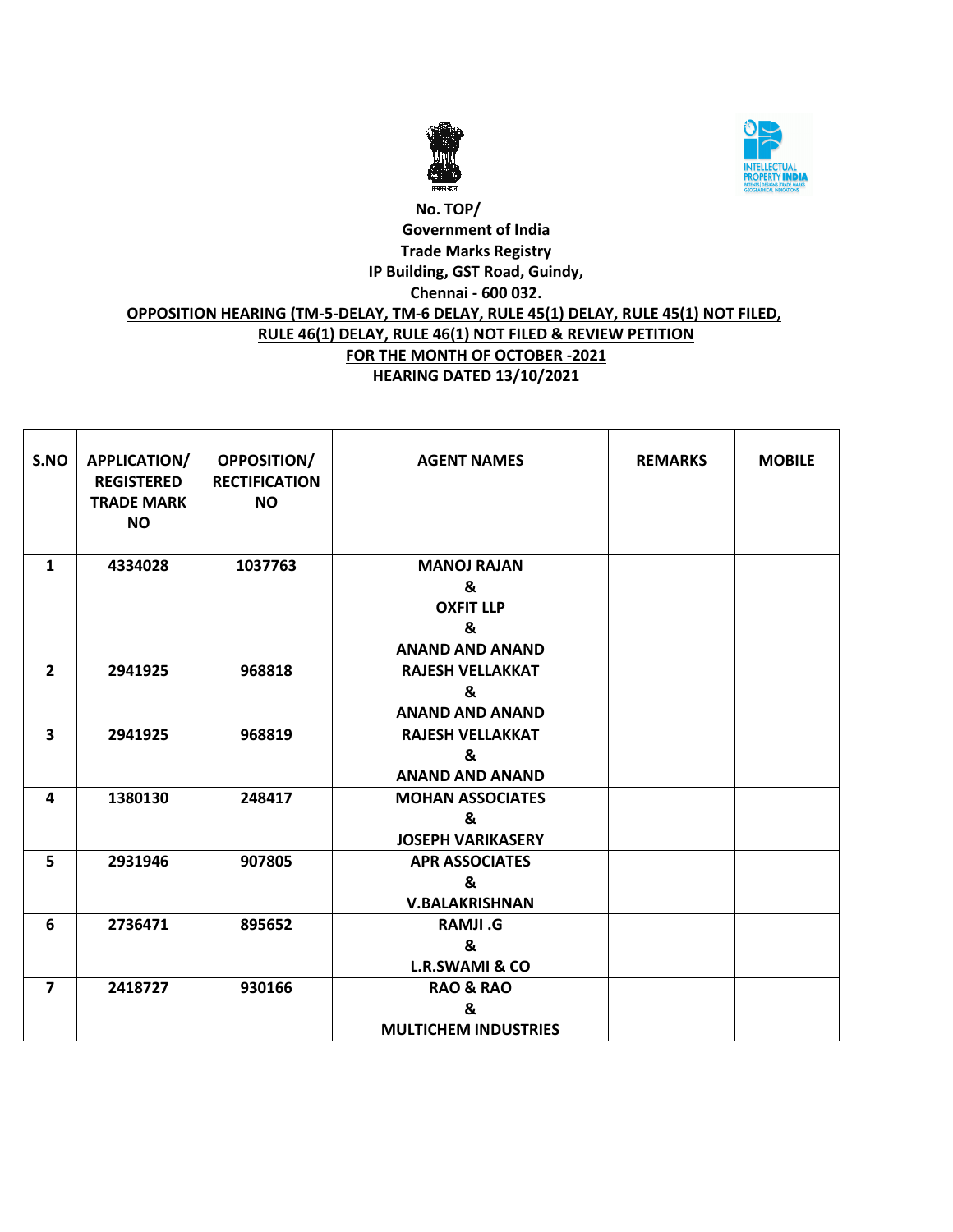



### **No. TOP/ Government of India Trade Marks Registry IP Building, GST Road, Guindy, Chennai - 600 032. MAIN HEARING FOR THE MONTH OF OCTOBER -2021 HEARING DATED 18/10/2021**

| S.NO | <b>APPLICATION/</b><br><b>REGISTERED</b><br><b>TRADE MARK</b><br><b>NO</b> | <b>OPPOSITION/</b><br><b>RECTIFICATION</b><br><b>NO</b> | <b>AGENT NAMES</b>                                        | <b>REMARKS</b> | <b>MOBILE</b> |
|------|----------------------------------------------------------------------------|---------------------------------------------------------|-----------------------------------------------------------|----------------|---------------|
|      | 1241227                                                                    | 260717                                                  | <b>TRADE MARK REGISTRATION</b><br><b>BUREAU</b>           |                |               |
| 2    | 1781975                                                                    | 263762                                                  | <b>G.RAMJI</b><br>&<br><b>DELHI REGISTRATION SERVICES</b> |                |               |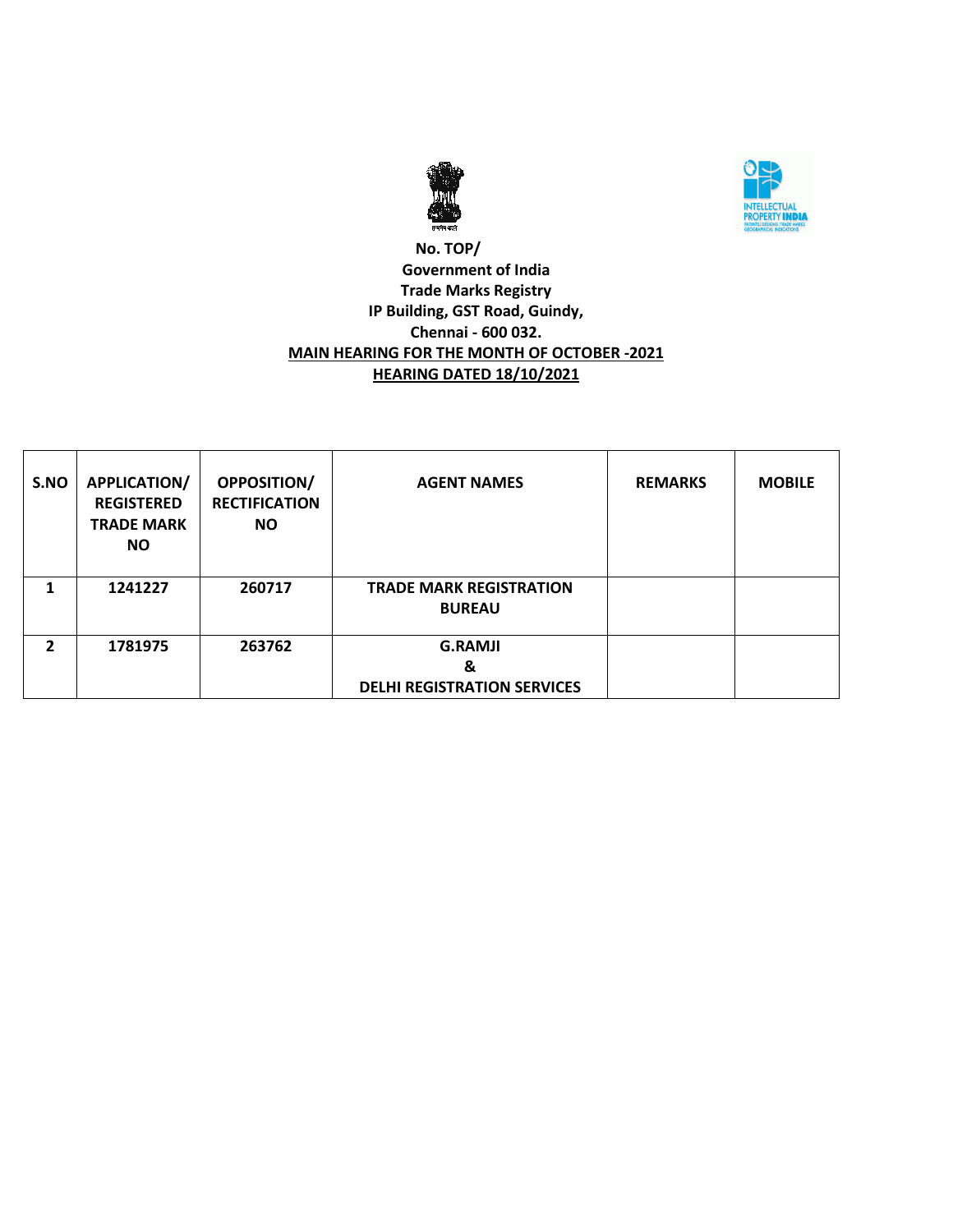



#### **No. TOP/ Government of India Trade Marks Registry IP Building, GST Road, Guindy, Chennai - 600 032. OPPOSITION HEARING (TM-5-DELAY, TM-6 DELAY, RULE 45(1) DELAY, RULE 45(1) NOT FILED, RULE 46(1) DELAY, RULE 46(1) NOT FILED & REVIEW PETITION FOR THE MONTH OF OCTOBER -2021 HEARING DATED 18/10/2021**

| S.NO                    | APPLICATION/<br><b>REGISTERED</b><br><b>TRADE MARK</b><br><b>NO</b> | <b>OPPOSITION/</b><br><b>RECTIFICATION</b><br><b>NO</b> | <b>AGENT NAMES</b>                                                                            | <b>REMARKS</b> | <b>MOBILE</b> |
|-------------------------|---------------------------------------------------------------------|---------------------------------------------------------|-----------------------------------------------------------------------------------------------|----------------|---------------|
| $\mathbf{1}$            | 2138923                                                             | 845605                                                  | <b>L.R.SWAMI CO</b><br>&<br><b>W.S.KANE &amp; CO</b>                                          |                |               |
| $\overline{2}$          | 4252142                                                             | 1090113                                                 | <b>S.LAKSHMI</b><br>&<br><b>SURANA AND SURANA</b>                                             |                |               |
| $\overline{\mathbf{3}}$ | 2698597                                                             | 893692                                                  | <b>C.RAKHA KUMARI &amp;</b><br><b>R.NANDAKUMAR</b><br>&<br><b>ASHOK KUMAR J.DAGA ADVOCATE</b> |                |               |
| 4                       | 3103589                                                             | 911890                                                  | <b>L.R.SWAMI CO</b><br>&<br><b>IPR LAW ASSOCIATES</b>                                         |                |               |
| 5                       | 4028224                                                             | 988812                                                  | <b>ASHOK SESHAGIRI</b><br>&<br><b>ANAND AND ANAND</b>                                         |                |               |
| 6                       | 3634593                                                             | 922494                                                  | <b>LEGACY PARTNERS</b><br>&<br><b>KAYSER AND COMPANY</b>                                      |                |               |
| $\overline{7}$          | 3830991                                                             | 957143                                                  | <b>VANCHINATHAN</b><br>&<br><b>ASHOK RAM KUMAR</b>                                            |                |               |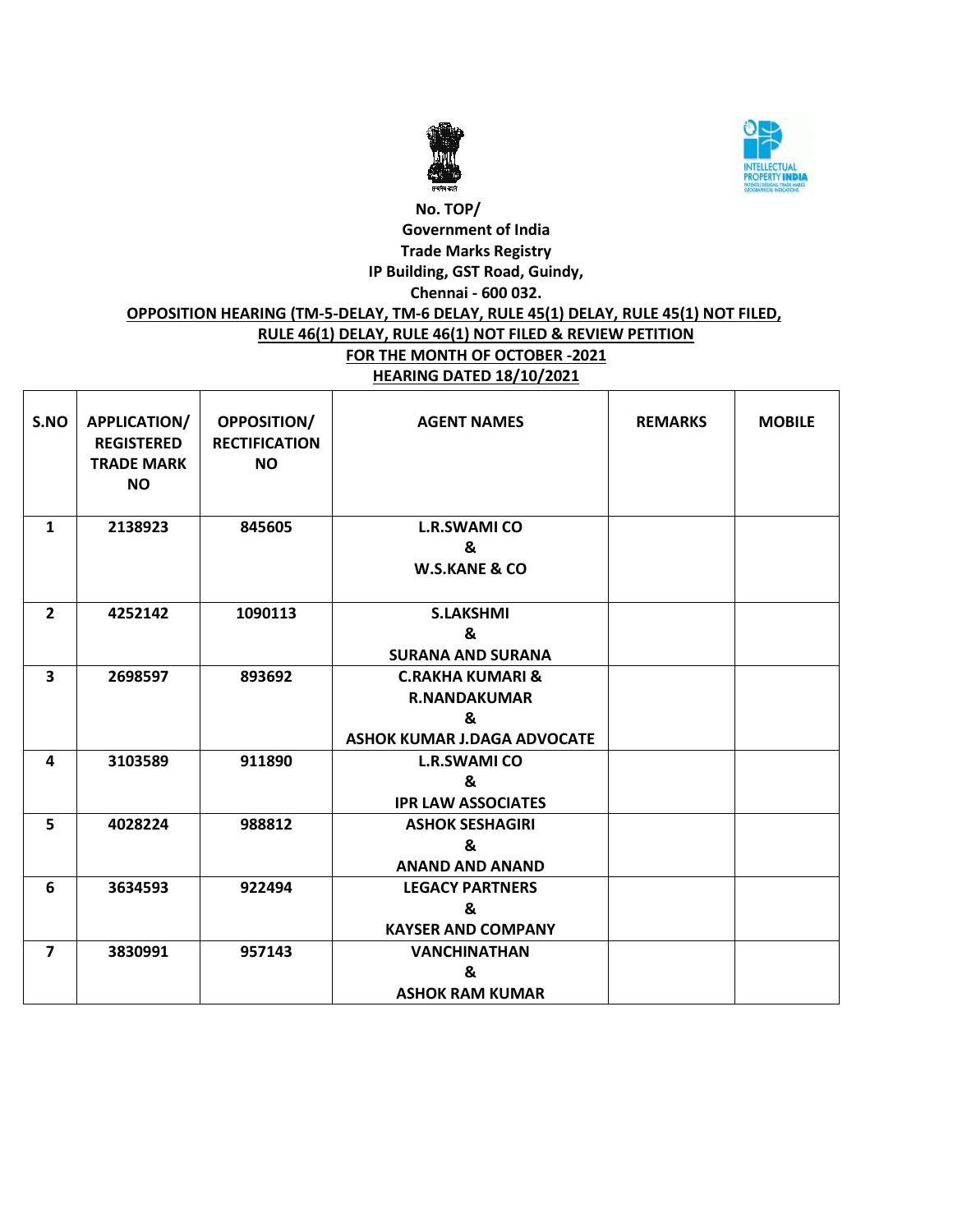| S.NO | <b>APPLICATION/</b><br><b>REGISTERED</b><br><b>TRADE MARK</b><br><b>NO</b> | <b>OPPOSITION/</b><br><b>RECTIFICATION</b><br><b>NO</b> | <b>AGENT NAMES</b>                                                              | <b>REMARKS</b> | <b>MOBILE</b> |
|------|----------------------------------------------------------------------------|---------------------------------------------------------|---------------------------------------------------------------------------------|----------------|---------------|
| 8    | 3174583                                                                    | 914760                                                  | <b>SINDHU KRISHNA</b><br><b>CS.ADVOCATE</b><br>&<br><b>TRADE MARK PROTEC CO</b> |                |               |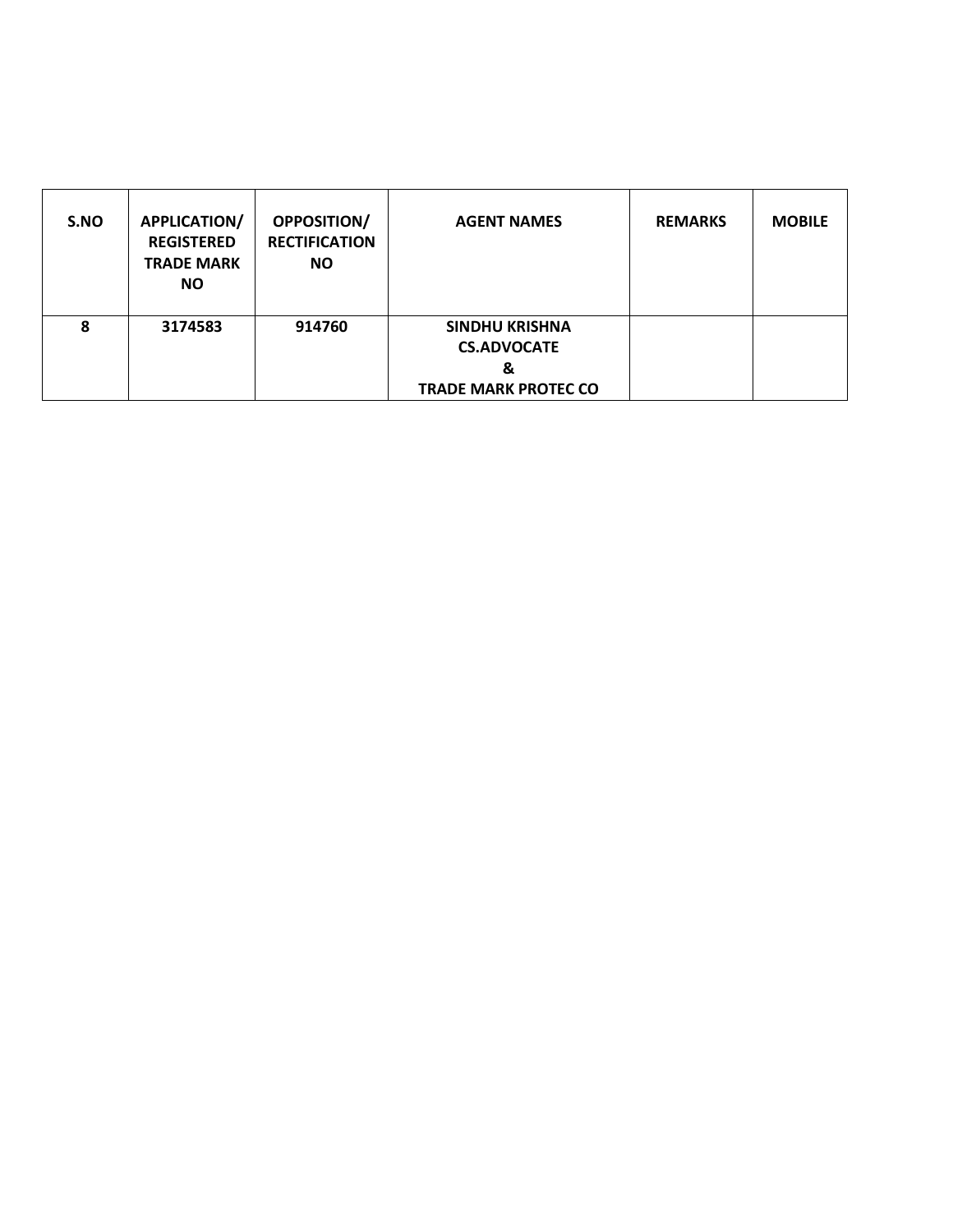



#### **No. TOP/ Government of India Trade Marks Registry IP Building, GST Road, Guindy, Chennai - 600 032. MAIN HEARING FOR THE MONTH OF OCTOBER -2021 HEARING DATED 20/10/2021**

| S.NO                    | <b>APPLICATION/</b><br><b>REGISTERED</b><br><b>TRADE MARK</b><br><b>NO</b> | <b>OPPOSITION/</b><br><b>RECTIFICATION</b><br><b>NO</b> | <b>AGENT NAMES</b>                                                              | <b>REMARKS</b> | <b>MOBILE</b> |
|-------------------------|----------------------------------------------------------------------------|---------------------------------------------------------|---------------------------------------------------------------------------------|----------------|---------------|
| 1                       | 1886163                                                                    | 267207                                                  | <b>SRINATH SRINIVASAN</b><br>&<br><b>MARK PHARMA</b>                            |                |               |
| $\overline{2}$          | 1851476                                                                    | 266581                                                  | <b>KRISHNAMURTHY &amp; CO KLAW</b><br>&<br><b>RAHUL CHAUDHRY &amp; PARTNERS</b> |                |               |
| $\overline{\mathbf{3}}$ | 1842231                                                                    | 266198                                                  | <b>DEPENNING &amp; DEPENNING</b><br>&<br><b>R.K.DEWAN &amp; CO</b>              |                |               |
| 4                       | 972738                                                                     | 266575                                                  | M.MOOSA<br>&<br><b>SUNITHA A</b>                                                |                |               |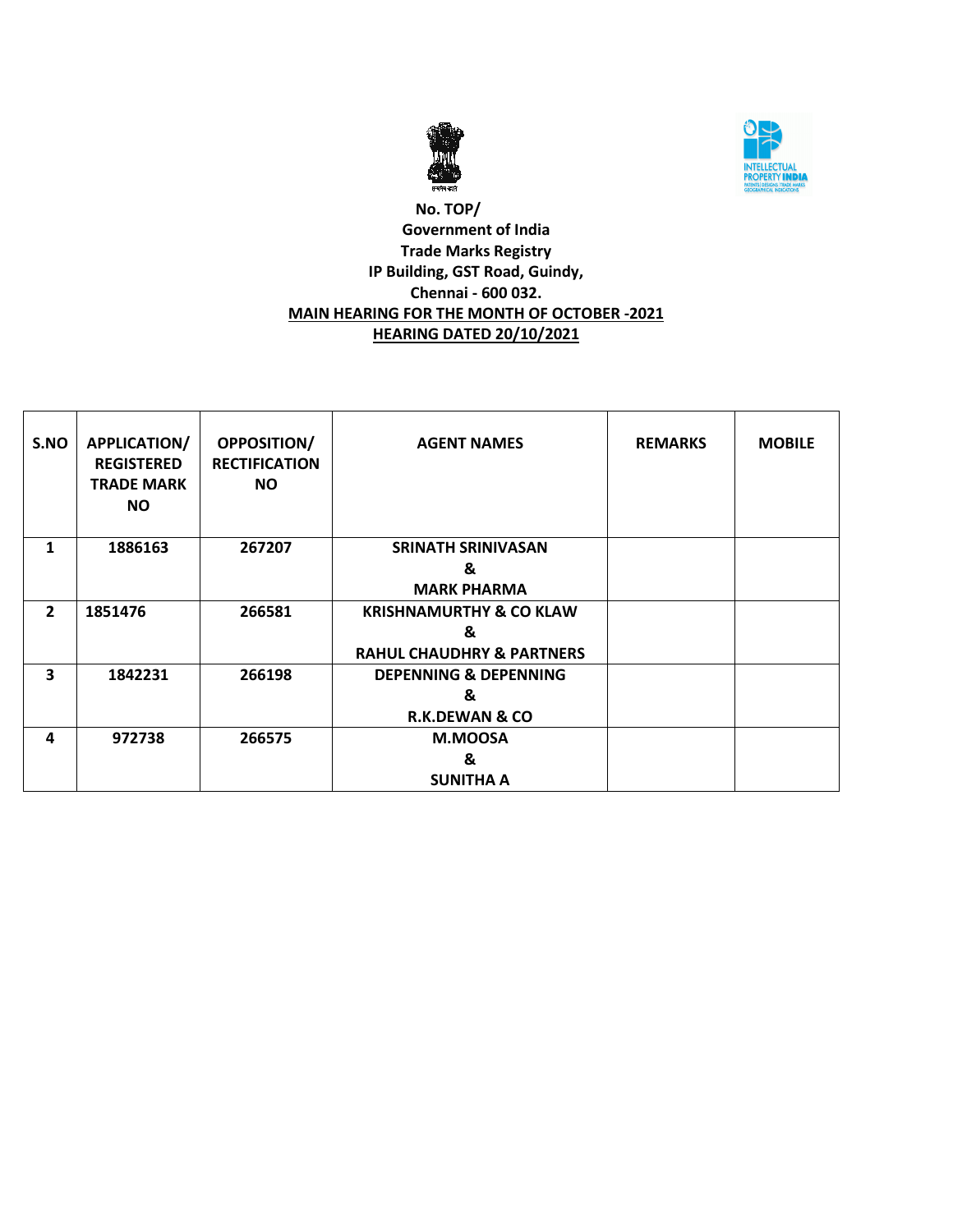



#### **No. TOP/ Government of India Trade Marks Registry IP Building, GST Road, Guindy, Chennai - 600 032. OPPOSITION HEARING (TM-5-DELAY, TM-6 DELAY, RULE 45(1) DELAY, RULE 45(1) NOT FILED, RULE 46(1) DELAY, RULE 46(1) NOT FILED & REVIEW PETITION FOR THE MONTH OF OCTOBER -2021 HEARING DATED 20/10/2021**

| S.NO           | APPLICATION/<br><b>REGISTERED</b><br><b>TRADE MARK</b><br><b>NO</b> | <b>OPPOSITION/</b><br><b>RECTIFICATION</b><br><b>NO</b> | <b>AGENT NAMES</b>                                                     | <b>REMARKS</b> | <b>MOBILE</b> |
|----------------|---------------------------------------------------------------------|---------------------------------------------------------|------------------------------------------------------------------------|----------------|---------------|
| $\mathbf{1}$   | 3087484                                                             | 913607                                                  | <b>N.RAMASWAMI</b><br>&<br><b>MACE CORPORATE ASSOCIATES</b>            |                |               |
| $\overline{2}$ | 2625265                                                             | 909007                                                  | <b>SENTHIL KUMAR N</b><br>&<br><b>DASWANI &amp; DASWANI</b>            |                |               |
| 3              | 3250910                                                             | 917555                                                  | <b>NAVEEN KUMAR ANUMULA</b><br>&<br><b>S.BALAJANAKI</b>                |                |               |
| 4              | 3279783                                                             | 987727                                                  | <b>S.LOGANATHAN</b><br>&<br><b>LALJI ADVOCATES</b>                     |                |               |
| 5              | 3258662                                                             | 988092                                                  | <b>S.LOGANATHAN</b><br>&<br><b>L.R.SWAMI CO</b>                        |                |               |
| 6              | 3603161                                                             | 934163                                                  | <b>ASHOK KUMAR J.DAGA , ADVOCATE</b><br>ጼ<br><b>KAYSER AND COMPANY</b> |                |               |
| $\overline{7}$ | 2823280                                                             | 959097                                                  | Y.A.NISHANTH P.S.DEEPIKA<br>&<br>UNITED OVERSEAS TRADE MARK CO         |                |               |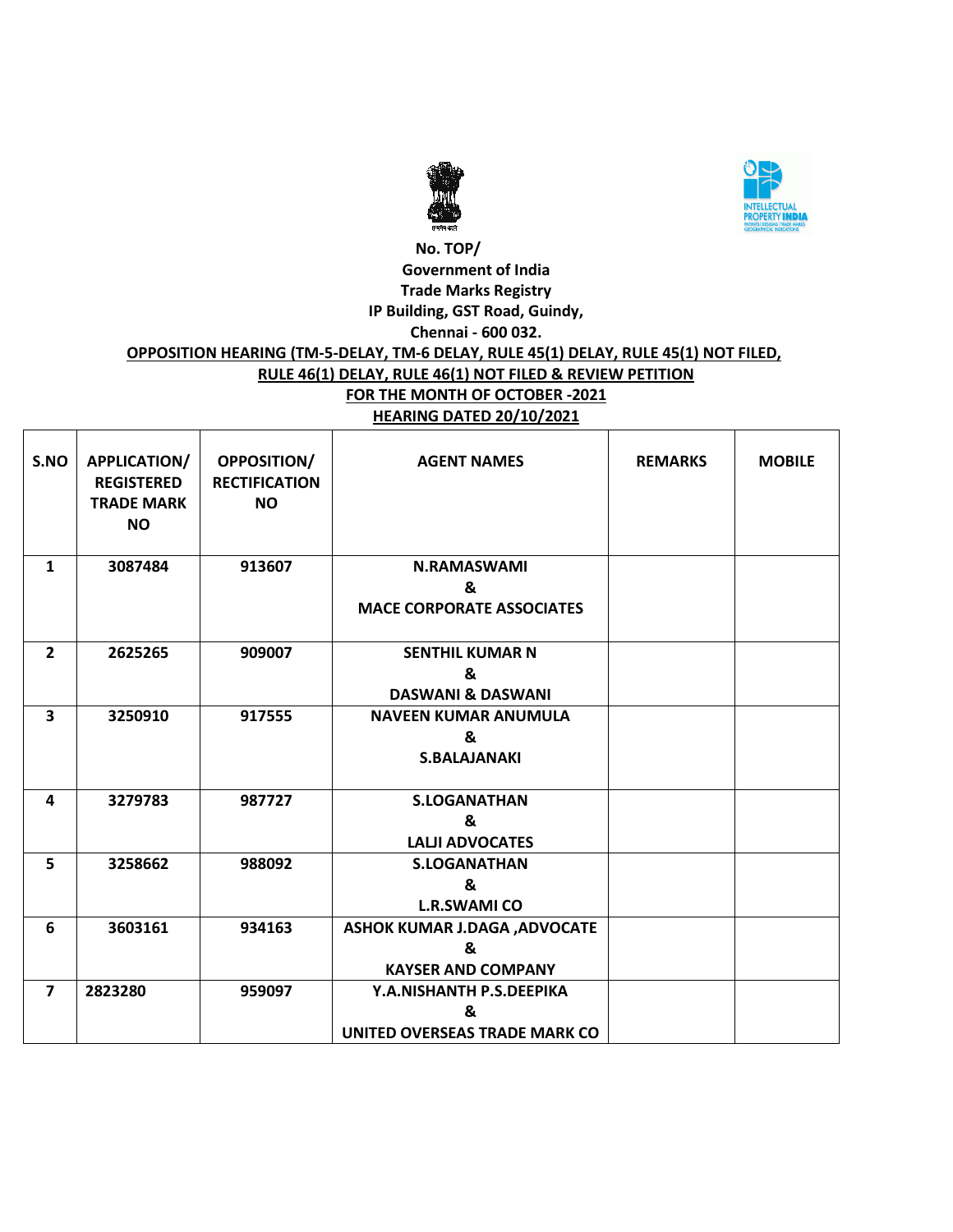| S.NO | APPLICATION/<br><b>REGISTERED</b><br><b>TRADE MARK</b><br><b>NO</b> | OPPOSITION/<br><b>RECTIFICATION</b><br><b>NO</b> | <b>AGENT NAMES</b>                                                              | <b>REMARKS</b> | <b>MOBILE</b> |
|------|---------------------------------------------------------------------|--------------------------------------------------|---------------------------------------------------------------------------------|----------------|---------------|
| 8    | 2823282                                                             | 959098                                           | Y.A.NISHANTH P.S.DEEPIKA<br>&<br><b>UNITED OVERSEAS TRADE MARK</b><br>co        |                |               |
| 9    |                                                                     |                                                  |                                                                                 |                |               |
|      | 3512430                                                             | 912586                                           | <b>N.LAKSHMI PRIYA</b><br>&<br><b>MACE CORPORATE ASSOCIATES</b>                 |                |               |
| 10   | 1819577                                                             | 844133                                           | <b>ALMT LEGAL</b><br>&<br><b>PUTHRAN &amp; ASSOCIATES</b>                       |                |               |
| 11   | 3802384                                                             | 952090                                           | <b>NADAR VENNILA</b><br>&<br><b>CHESTLAW</b>                                    |                |               |
| 12   | 2655148                                                             | 944046                                           | <b>G.RAMJI, ADVOCATE</b><br>&<br><b>C.J.ASSOCIATES</b>                          |                |               |
| 13   | 2463608                                                             | 881126                                           | <b>L.R.SWAMI CO</b><br>&<br><b>DEWAN MOHAN RAJKUMAR</b>                         |                |               |
| 14   | 2838714                                                             | 961540                                           | <b>ADITYA &amp; ASSOCIATES</b><br>&<br><b>RAHUL CHAUDHRY &amp; PARTNERS</b>     |                |               |
| 15   | 2403223                                                             | 873565                                           | <b>P.U.VINOD KUMAR</b><br>&<br><b>SUN PHARMA LABORATORIES</b><br><b>LIMITED</b> |                |               |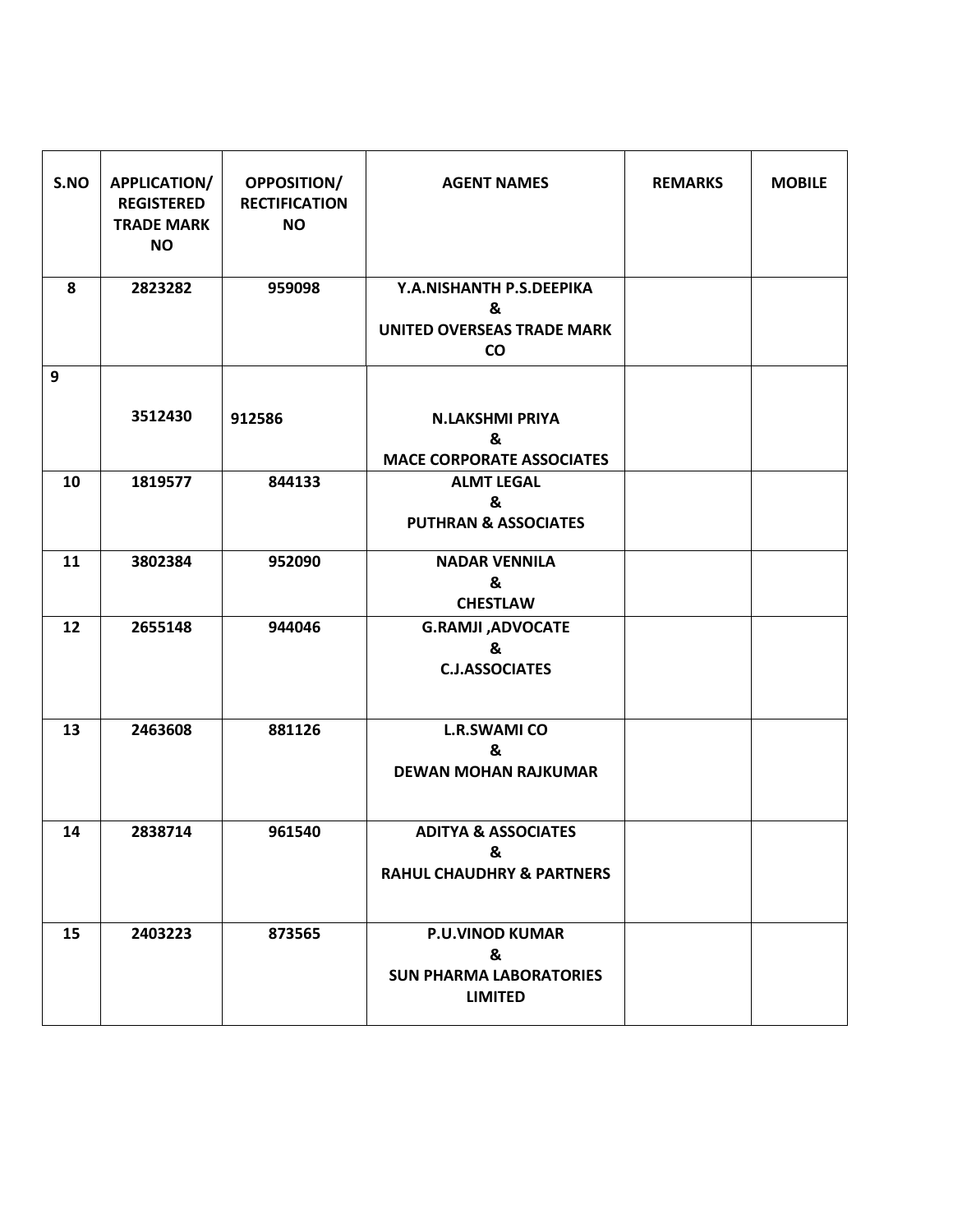



#### **No. TOP/ Government of India Trade Marks Registry IP Building, GST Road, Guindy, Chennai - 600 032. OPPOSITION HEARING (TM-5-DELAY, TM-6 DELAY, RULE 45(1) DELAY, RULE 45(1) NOT FILED, RULE 46(1) DELAY, RULE 46(1) NOT FILED & REVIEW PETITION FOR THE MONTH OF OCTOBER -2021 HEARING DATED 21/10/2021**

| S.NO                    | <b>APPLICATION/</b><br><b>REGISTERED</b><br><b>TRADE MARK</b><br><b>NO</b> | <b>OPPOSITION/</b><br><b>RECTIFICATION</b><br><b>NO</b> | <b>AGENT NAMES</b>               | <b>REMARKS</b> | <b>MOBILE</b> |
|-------------------------|----------------------------------------------------------------------------|---------------------------------------------------------|----------------------------------|----------------|---------------|
| $\mathbf{1}$            | 1826502                                                                    | 262366                                                  | P.C.N.RAGHUPATHY                 |                |               |
|                         |                                                                            |                                                         | &                                |                |               |
|                         |                                                                            |                                                         | <b>UNIMARKS LEGAL SOLUTIONS</b>  |                |               |
| $\overline{2}$          | 1667246                                                                    | 263216                                                  | <b>C.VENKATASUBRAMANIAM</b>      |                |               |
|                         |                                                                            |                                                         | &                                |                |               |
|                         |                                                                            |                                                         | <b>SANJEEV NIPHADKAR</b>         |                |               |
| $\overline{\mathbf{3}}$ | 1667247                                                                    |                                                         |                                  |                |               |
|                         |                                                                            | 263217                                                  | <b>C.VENKATASUBRAMANIAM</b>      |                |               |
|                         |                                                                            |                                                         | &                                |                |               |
|                         |                                                                            |                                                         | <b>SANJEEV NIPHADKAR</b>         |                |               |
|                         | 1650004                                                                    |                                                         |                                  |                |               |
| 4                       |                                                                            | 263401                                                  | P.C.N.RAGHUPATHY                 |                |               |
|                         |                                                                            |                                                         | &                                |                |               |
|                         |                                                                            |                                                         | <b>PURI &amp; PURI(ADVOCATE)</b> |                |               |
|                         | 1570976                                                                    |                                                         | <b>T.M.RAMAN KARTHA</b>          |                |               |
|                         |                                                                            | 262594                                                  | &                                |                |               |
| 5                       |                                                                            |                                                         | <b>SANJEEV NIPHADKAR</b>         |                |               |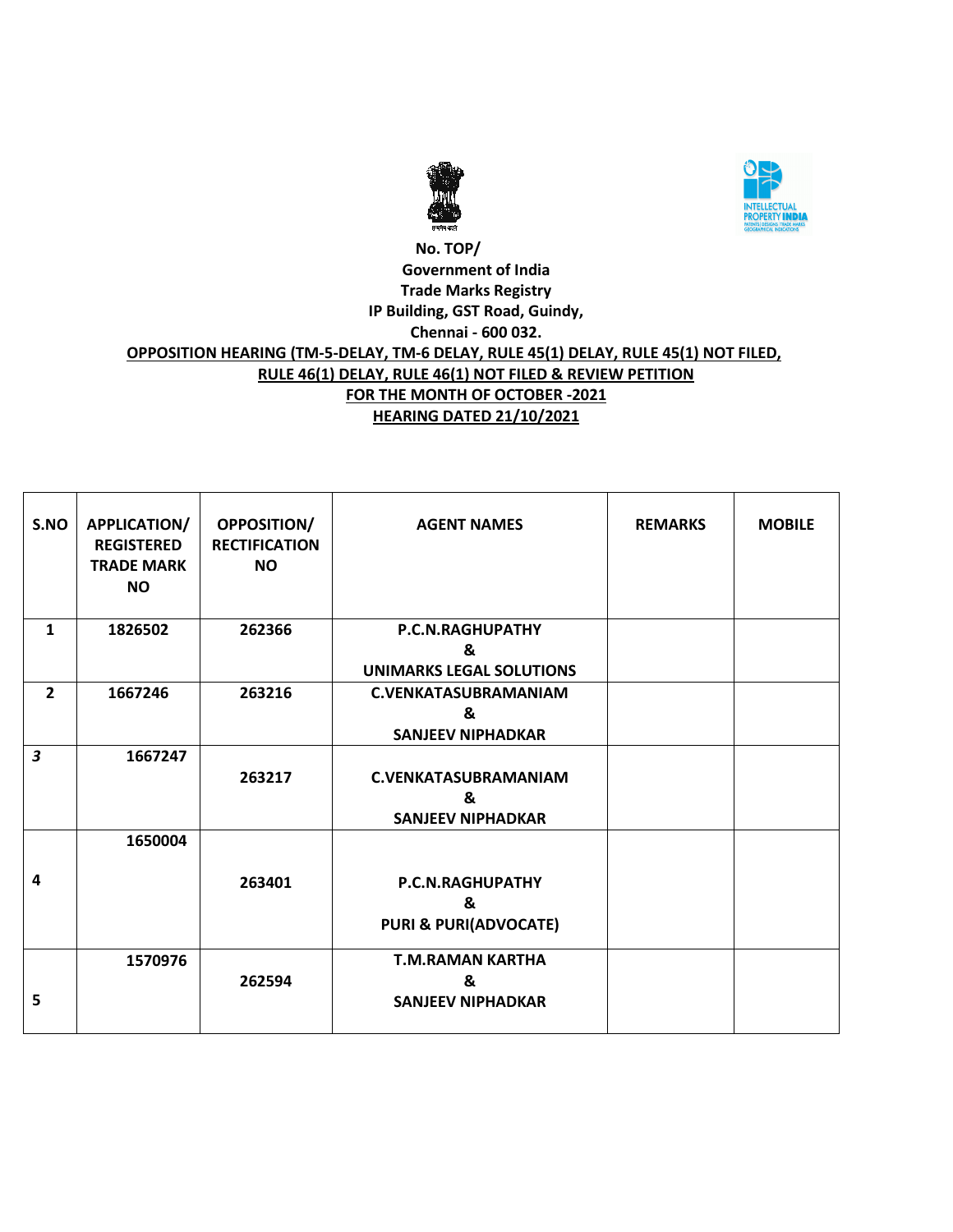



### **No. TOP/ Government of India Trade Marks Registry IP Building, GST Road, Guindy, Chennai - 600 032. OPPOSITION HEARING (TM-5-DELAY, TM-6 DELAY, RULE 45(1) DELAY, RULE 45(1) NOT FILED, RULE 46(1) DELAY, RULE 46(1) NOT FILED & REVIEW PETITION FOR THE MONTH OF OCTOBER -2021 HEARING DATED 21/10/2021**

| S.NO                    | APPLICATION/<br><b>REGISTERED</b><br><b>TRADE MARK</b><br><b>NO</b> | <b>OPPOSITION/</b><br><b>RECTIFICATION</b><br><b>NO</b> | <b>AGENT NAMES</b>                                             | <b>REMARKS</b> | <b>MOBILE</b> |
|-------------------------|---------------------------------------------------------------------|---------------------------------------------------------|----------------------------------------------------------------|----------------|---------------|
| $\mathbf{1}$            | 3310154                                                             | 910705                                                  | <b>KARTHIKEYAN.N</b><br>&<br><b>BANANAIP COUNSELS</b>          |                |               |
| $\overline{2}$          | 3310151                                                             | 910706                                                  | <b>KARTHIKEYAN.N</b><br>&<br><b>BANANAIP COUNSELS</b>          |                |               |
| 3                       | 3568273/05                                                          | 909177                                                  | <b>UNIMARKS LEGAL SOLUTIONS</b><br>&<br><b>MAHTTA &amp; CO</b> |                |               |
| 4                       | 2922034                                                             | 902614                                                  | <b>RAO &amp; RAO</b><br>&<br><b>Y.J.TRIVEDI &amp; CO</b>       |                |               |
| 5                       | 2723507                                                             | 951465                                                  | <b>R.SATHISH KUMAR</b><br>&<br><b>ALG INDIA LAW OFFICES</b>    |                |               |
| 6                       | 3147971                                                             | 911932                                                  | <b>LE INTELLGENSIA</b><br>&<br><b>WOCKHARDT LTD</b>            |                |               |
| $\overline{\mathbf{z}}$ | 3979506                                                             | 980077                                                  | <b>R.KRISHNAN</b><br>&<br><b>ADITYA &amp; ASSOCIATES</b>       |                |               |
| 8                       | 2707207                                                             | 956542                                                  | <b>A.V.NATHAN ASSOCIATES</b><br>&<br><b>LALJI ADVOCATES</b>    |                |               |
| 9                       | 2715981                                                             | 938246                                                  | <b>A.V.NATHAN ASSOCIATES</b><br>&<br>A K ASSOCIATE             |                |               |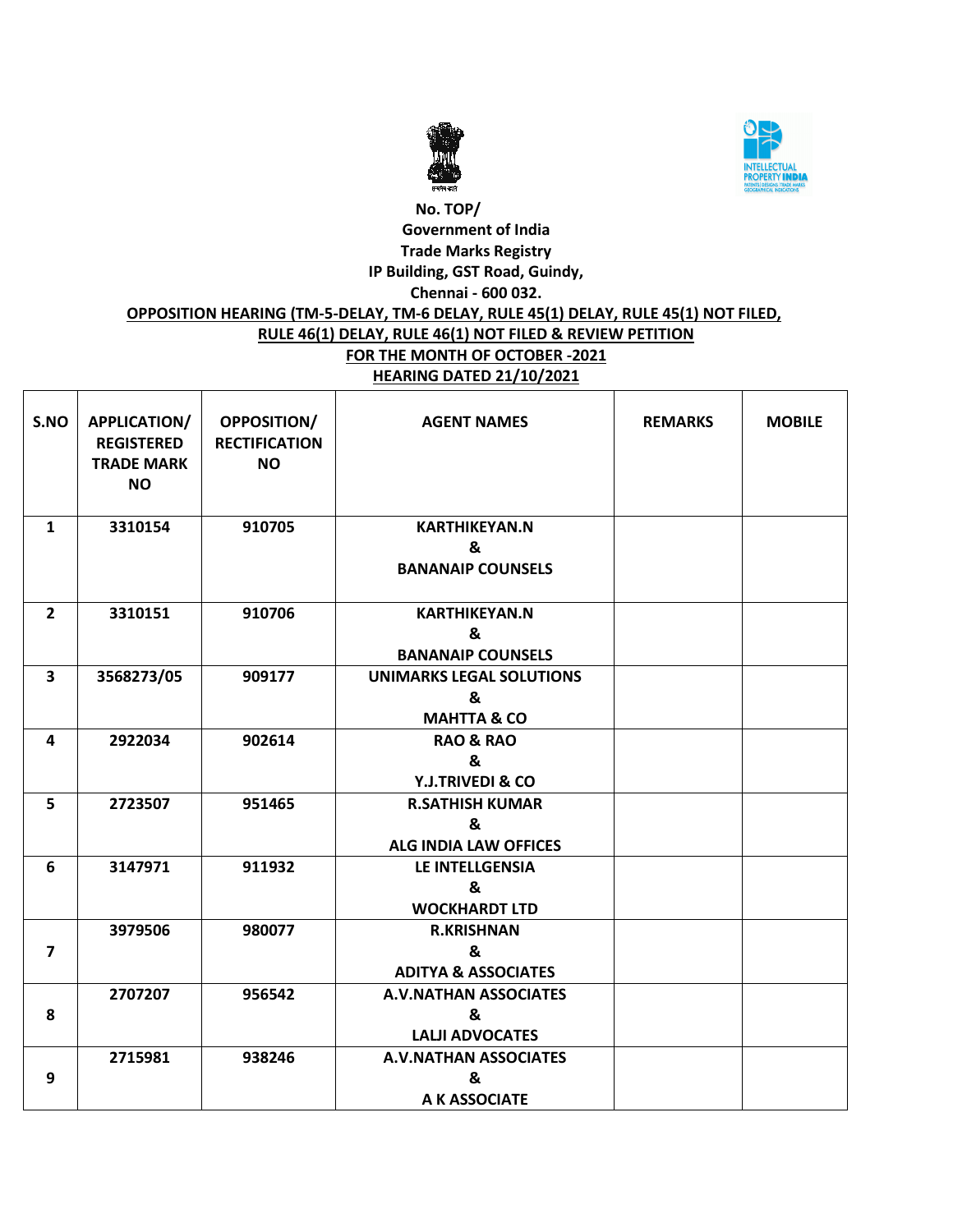| S.NO | APPLICATION/      | OPPOSITION/          | <b>AGENT NAMES</b>              | <b>REMARKS</b> | <b>MOBILE</b> |
|------|-------------------|----------------------|---------------------------------|----------------|---------------|
|      | <b>REGISTERED</b> | <b>RECTIFICATION</b> |                                 |                |               |
|      | <b>TRADE MARK</b> | <b>NO</b>            |                                 |                |               |
|      | <b>NO</b>         |                      |                                 |                |               |
| 10   | 3033483           | 969841               | <b>V.JAYACHANDRAN</b>           |                |               |
|      |                   |                      | &                               |                |               |
|      |                   |                      | <b>WORLDWIDEINTELLEC</b>        |                |               |
|      |                   |                      |                                 |                |               |
| 11   | 2446775           | 938244               | <b>A.V.NATHAN ASSOCIATES</b>    |                |               |
|      |                   |                      | &                               |                |               |
|      |                   |                      | A K ASSOCIATE                   |                |               |
|      |                   |                      |                                 |                |               |
| 12   | 3044371           | 969397               | <b>ALTACIT GLOBAL</b>           |                |               |
|      |                   |                      | &                               |                |               |
|      |                   |                      | <b>BABA AYURVEDIC MEDICINES</b> |                |               |
|      |                   |                      |                                 |                |               |
| 13   | 3493004           | 888294               | <b>NADAR VENNILA</b>            |                |               |
|      |                   |                      | &                               |                |               |
|      |                   |                      | <b>TRADE MARK REGISTRATION</b>  |                |               |
|      |                   |                      | <b>BUREAU</b>                   |                |               |
| 14   | 3353571           | 975198               | <b>NADAR VENNILA</b>            |                |               |
|      |                   |                      | &                               |                |               |
|      |                   |                      | <b>DTM ADVISORS LLP</b>         |                |               |
|      |                   |                      |                                 |                |               |
| 15   | 3017433           | 899803               | <b>MANOJ RAMACHANDRA</b>        |                |               |
|      |                   |                      | <b>TOLAMATTI</b>                |                |               |
|      |                   |                      | &                               |                |               |
|      |                   |                      | <b>IPR HOUSE COM</b>            |                |               |
|      |                   |                      | &                               |                |               |
|      |                   |                      | <b>R.AROON CHANDRAN</b>         |                |               |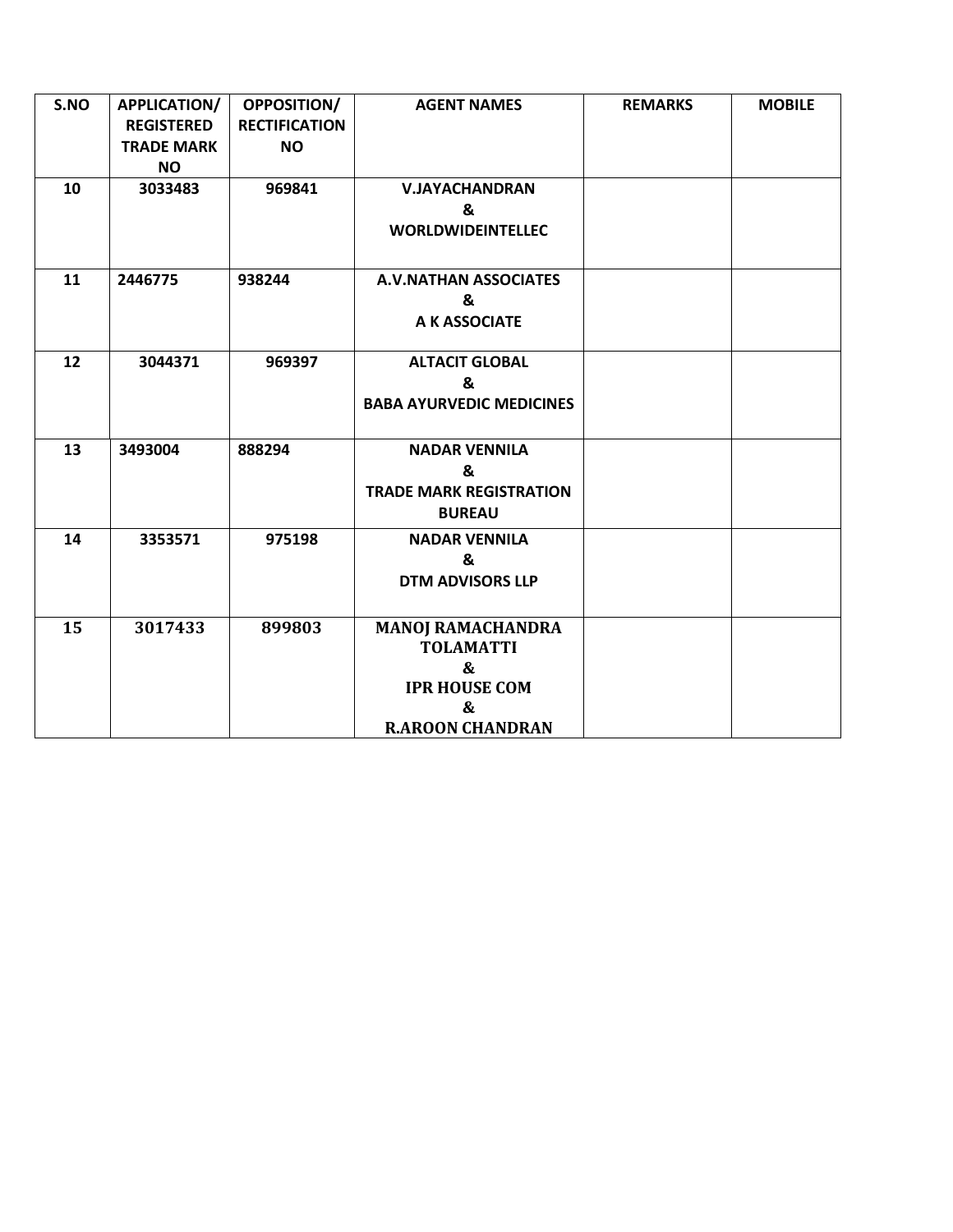



### **No. TOP/ Government of India Trade Marks Registry IP Building, GST Road, Guindy, Chennai - 600 032. MAIN HEARING FOR THE MONTH OF OCTOBER -2021 HEARING DATED 25/10/2021**

| S.NO           | <b>APPLICATION/</b><br><b>REGISTERED</b><br><b>TRADE MARK</b><br>NO. | <b>OPPOSITION/</b><br><b>RECTIFICATION</b><br><b>NO</b> | <b>AGENT NAMES</b>                   | <b>REMARKS</b> | <b>MOBILE</b> |
|----------------|----------------------------------------------------------------------|---------------------------------------------------------|--------------------------------------|----------------|---------------|
| 1              | 1663555                                                              | 260991                                                  | R.V.R.ASSOCIATES                     |                |               |
|                |                                                                      |                                                         | &                                    |                |               |
|                |                                                                      |                                                         | <b>LALL LAHIRI AND SALHOTRA</b>      |                |               |
| $\overline{2}$ | 1224835                                                              | 261022                                                  | <b>G.RAMJI ADVOCATE</b>              |                |               |
|                |                                                                      |                                                         | &                                    |                |               |
|                |                                                                      |                                                         | <b>SUN PHARMACEUTICAL INDUSTRIES</b> |                |               |
|                |                                                                      |                                                         | <b>LTD</b>                           |                |               |
| 3              | 1495106                                                              | 259601                                                  | <b>DASWANI &amp; DASWANI</b>         |                |               |
|                |                                                                      |                                                         | &                                    |                |               |
|                |                                                                      |                                                         | P.C.N.RAGHUPATHY                     |                |               |
| 4              | 1460883                                                              | 259559                                                  | <b>SRI KIRTH &amp; CO</b>            |                |               |
|                |                                                                      |                                                         | &                                    |                |               |
|                |                                                                      |                                                         | <b>VARIKASERY &amp; VARIKASERY</b>   |                |               |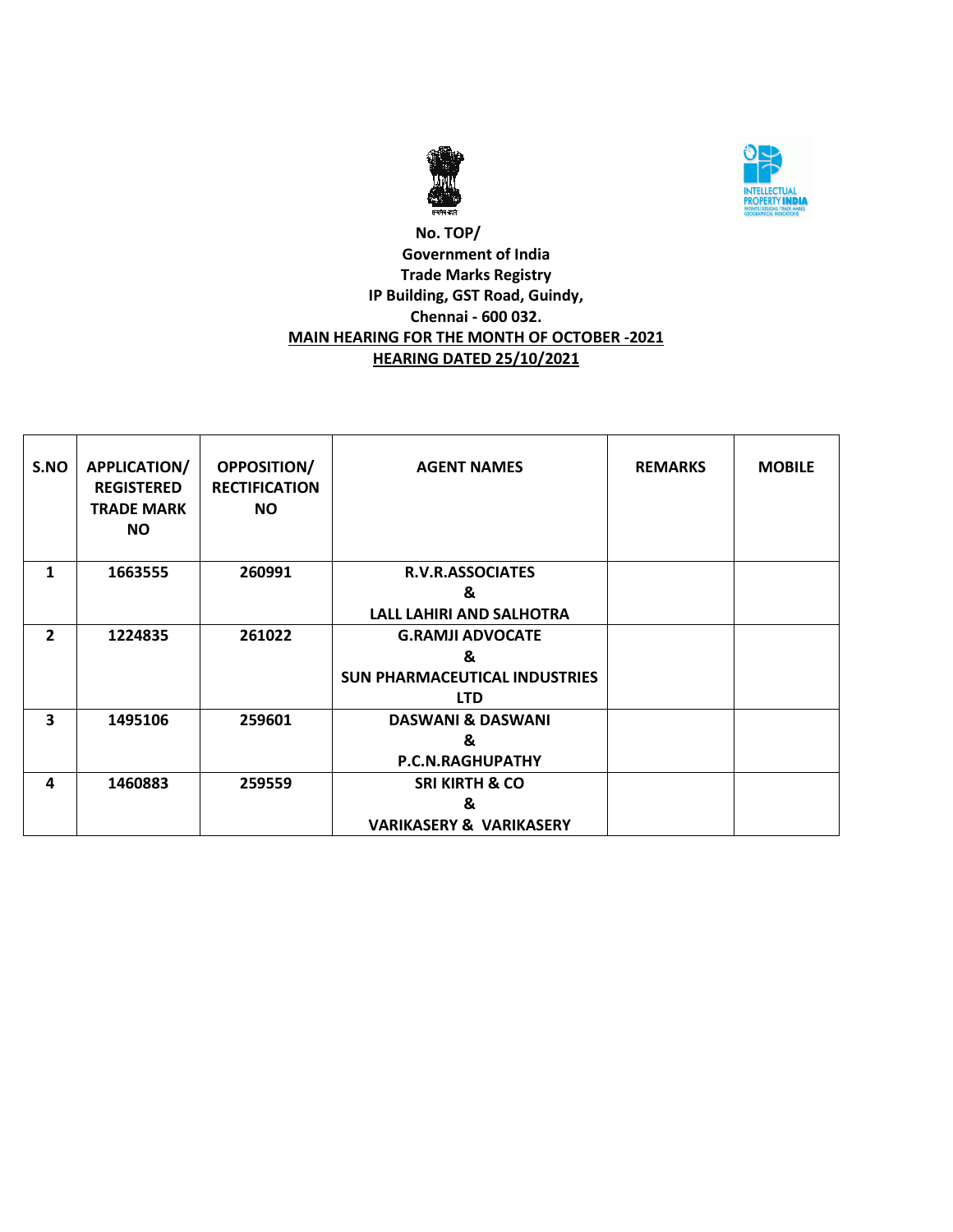



#### **No. TOP/ Government of India Trade Marks Registry IP Building, GST Road, Guindy, Chennai - 600 032. OPPOSITION HEARING (TM-5-DELAY, TM-6 DELAY, RULE 45(1) DELAY, RULE 45(1) NOT FILED, RULE 46(1) DELAY, RULE 46(1) NOT FILED & REVIEW PETITION FOR THE MONTH OF OCTOBER -2021 HEARING DATED 25/10/2021**

| S.NO                    | <b>APPLICATION/</b><br><b>REGISTERED</b><br><b>TRADE MARK</b><br><b>NO</b> | <b>OPPOSITION/</b><br><b>RECTIFICATION</b><br><b>NO</b> | <b>AGENT NAMES</b>                                                                       | <b>REMARKS</b> | <b>MOBILE</b> |
|-------------------------|----------------------------------------------------------------------------|---------------------------------------------------------|------------------------------------------------------------------------------------------|----------------|---------------|
| $\mathbf{1}$            | 3563654                                                                    | 905530                                                  | <b>ALEXIUS IP ATTORNEYS</b><br>&<br>PARLE AGRO PRIVATE LIMITED                           |                |               |
| $\overline{2}$          | 2995706                                                                    | 905401                                                  | <b>PREMKUMAR GOPALANI</b><br>&<br><b>FATEHCHAND C.SHAH &amp; CO</b>                      |                |               |
| $\overline{\mathbf{3}}$ | 2916468                                                                    | 899928                                                  | <b>BAGYA RAGHAVAN</b><br>&<br><b>AMARJIT &amp; ASSOCIATES</b>                            |                |               |
| 4                       | 2995706                                                                    | 903301                                                  | <b>PREMKUMAR GOPALANI</b><br>&<br><b>SUN PHARMACEUTICAL INDUSTRIES</b><br><b>LIMITED</b> |                |               |
| 5                       | 1550682                                                                    | 792865                                                  | <b>GUDWILL &amp; GOODWILL</b><br>&<br>LALL LAHIRI AND SALHOTRA                           |                |               |
| 6                       | 1550682                                                                    | 792866                                                  | <b>GUDWILL &amp; GOODWILL</b><br>&<br><b>LALL LAHIRI AND SALHOTRA</b>                    |                |               |
| $\overline{\mathbf{z}}$ | 3558323                                                                    | 909213                                                  | <b>IPR LAW ASSOCIATES</b><br>&<br><b>W.S.KANE &amp; CO</b>                               |                |               |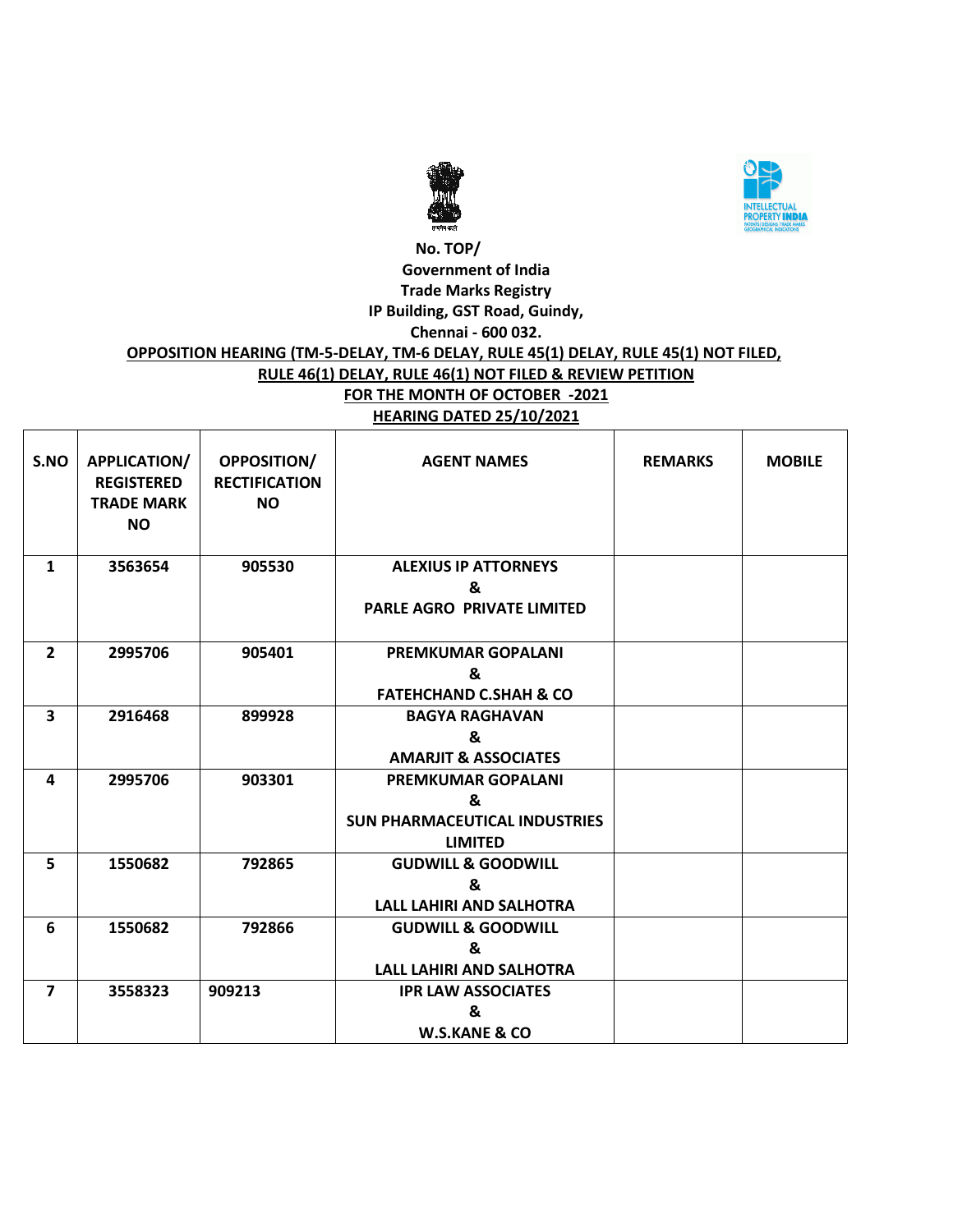| S.NO | <b>APPLICATION</b><br>NO. | OPPOSITION/<br><b>RECTIFICATION</b><br><b>NO</b> | <b>AGENT NAMES</b>                                                              | <b>REMARKS</b> | <b>MOBILE</b> |
|------|---------------------------|--------------------------------------------------|---------------------------------------------------------------------------------|----------------|---------------|
| 8    | 3191520                   | 971954                                           | <b>R.SUBRAMONIAM</b><br>&<br>THE ACME COMPANY                                   |                |               |
| 9    | 3613448                   | 908086                                           | <b>JOLLY JOHN</b><br>&<br><b>AZB &amp; PARTNERS</b>                             |                |               |
| 10   | 3088635                   | 969872                                           | <b>ADITYA ASSOCIATES</b><br>&<br><b>RAHUL CHAUDHRY &amp;</b><br><b>PARTNERS</b> |                |               |
| 11   | 3294284                   | 977682                                           | <b>LAWYERS'"ARCADE</b><br>&<br>RPG LIFE SCIENCES LIMITED                        |                |               |
| 12   | 4019273                   | 985512                                           | <b>VANCHINATHAN</b><br>&<br><b>LEXMOTION</b>                                    |                |               |
| 13   | 3937742                   | 973744                                           | <b>BANDHUJI TRADE MARK CO</b><br>&<br><b>RISHIT BHATT &amp; CO</b>              |                |               |
| 14   | 3131228                   | 974920                                           | <b>DIVYA PRASAD</b><br>&<br><b>SUN PHARMA LABORATORIES</b><br><b>LIMITED</b>    |                |               |
| 15   | 3972327                   | 979786                                           | <b>VANCHINATHAN</b><br>&<br><b>S.S.DATTA &amp; ASSOCIATES</b>                   |                |               |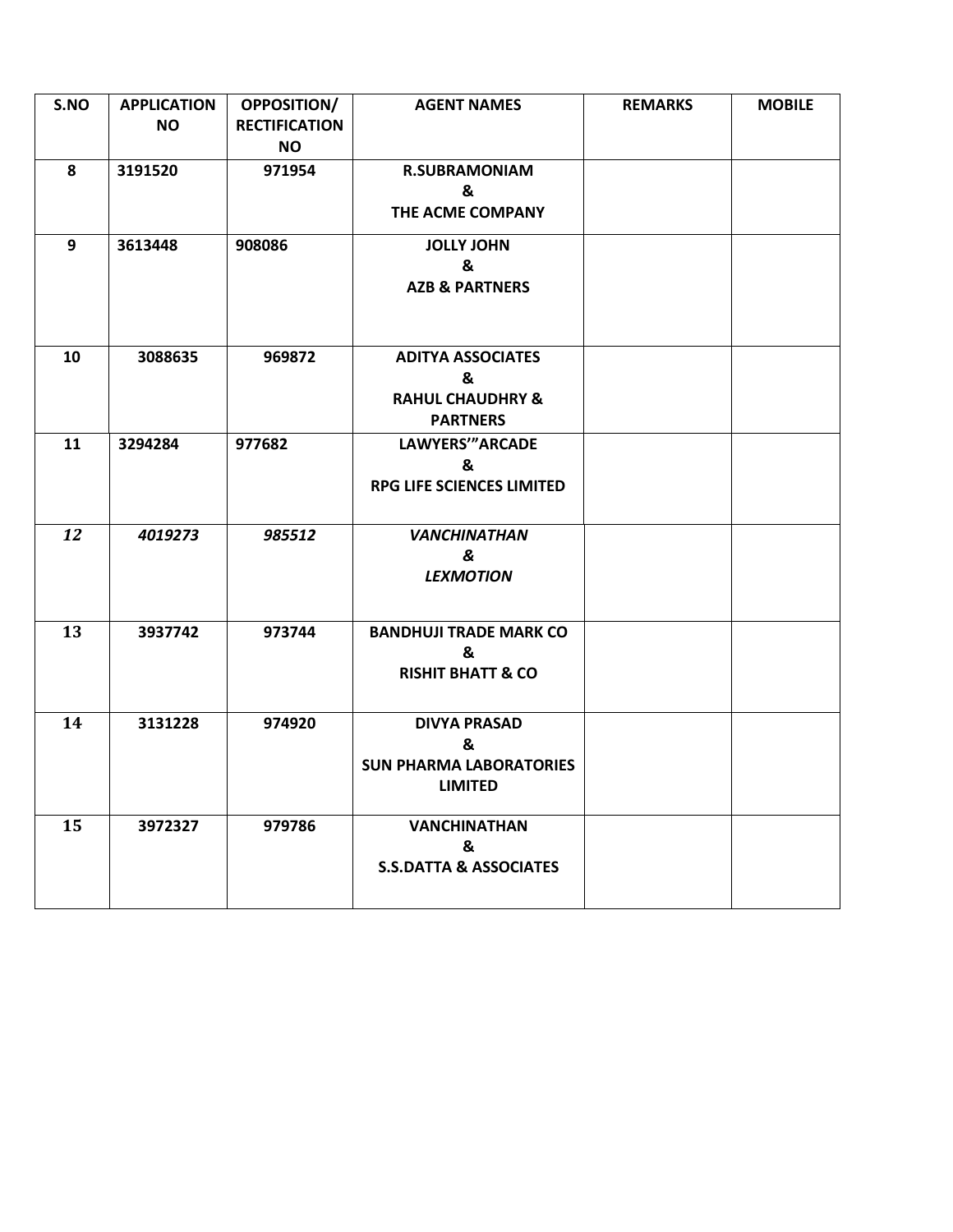



 **No. TOP/ Government of India Trade Marks Registry IP Building, GST Road, Guindy, Chennai - 600 032. MAIN HEARING FOR THE MONTH OF OCTOBER -2021 HEARING DATED 26/10/2021**

| S.NO           | <b>APPLICATION/</b><br><b>REGISTERED</b><br><b>TRADE MARK</b><br><b>NO</b> | <b>OPPOSITION/</b><br><b>RECTIFICATION</b><br><b>NO</b> | <b>AGENT NAMES</b>                  | <b>REMARKS</b> | <b>MOBILE</b> |
|----------------|----------------------------------------------------------------------------|---------------------------------------------------------|-------------------------------------|----------------|---------------|
| 1              | 1330706                                                                    | 260378                                                  | <b>GUDWILL &amp; GOODWILL</b>       |                |               |
|                |                                                                            |                                                         | &                                   |                |               |
|                |                                                                            |                                                         | <b>CHAKRABORTY &amp; ASSOCIATES</b> |                |               |
| $\overline{2}$ | 1775836                                                                    | 260761                                                  | <b>SURYA SEEDS LTD</b>              |                |               |
|                |                                                                            |                                                         | &                                   |                |               |
|                |                                                                            |                                                         | <b>L.S.DAVAR &amp; CO</b>           |                |               |
| 3              | 1583997                                                                    | 260421                                                  | <b>G.RAMJI</b>                      |                |               |
|                |                                                                            |                                                         | &                                   |                |               |
|                |                                                                            |                                                         | <b>REMFRY &amp; SAGAR</b>           |                |               |
| 4              | 1473132                                                                    | 260410                                                  | <b>RAO &amp; RAO</b>                |                |               |
|                |                                                                            |                                                         | &                                   |                |               |
|                |                                                                            |                                                         | LALL LAHIRI AND SALHOTRA            |                |               |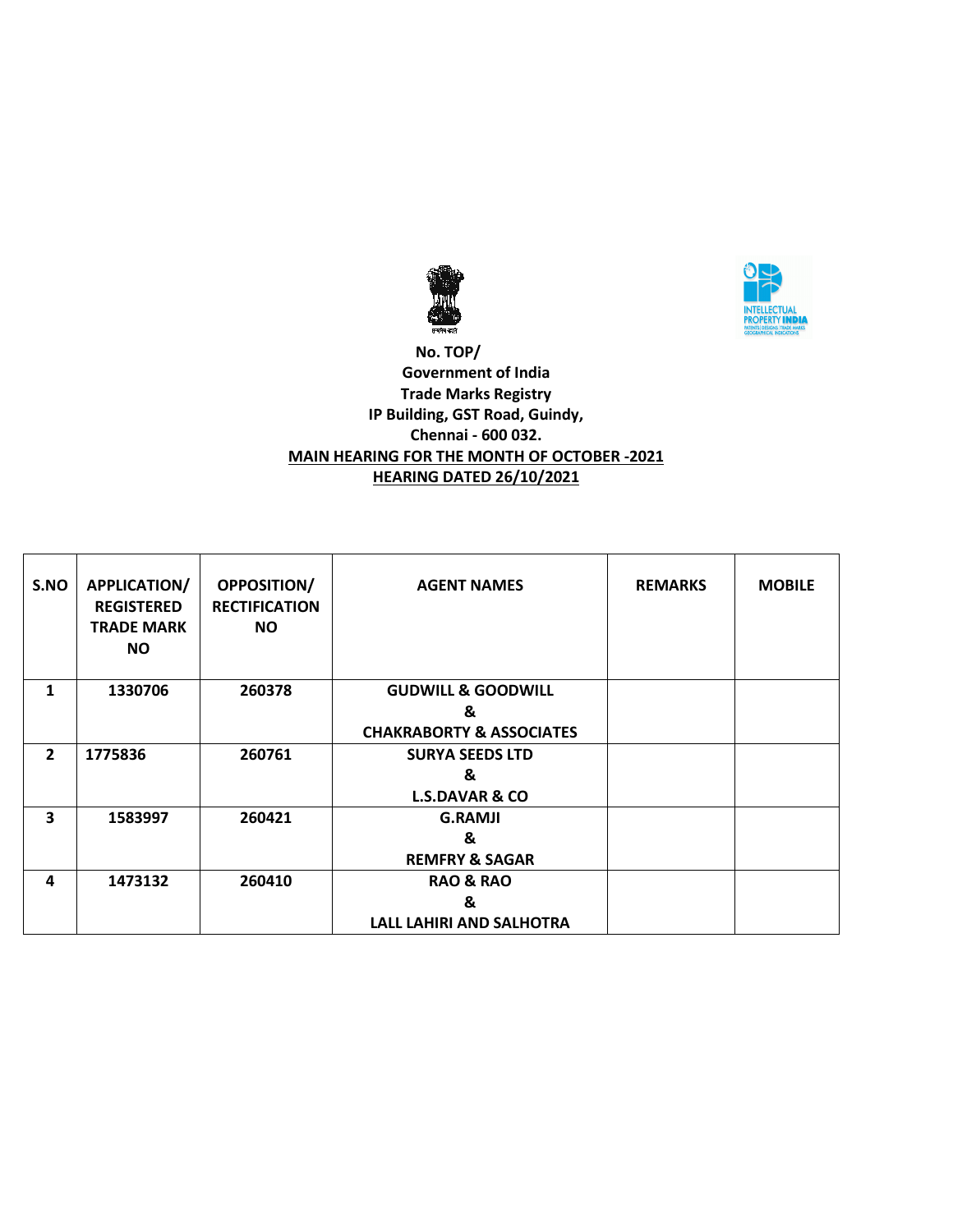



#### **No. TOP/ Government of India Trade Marks Registry IP Building, GST Road, Guindy, Chennai - 600 032. OPPOSITION HEARING (TM-5-DELAY, TM-6 DELAY, RULE 45(1) DELAY, RULE 45(1) NOT FILED, RULE 46(1) DELAY, RULE 46(1) NOT FILED & REVIEW PETITION FOR THE MONTH OF OCTOBER -2021 HEARING DATED 26/10/2021**

| S.NO                    | APPLICATION/<br><b>REGISTERED</b><br><b>TRADE MARK</b><br><b>NO</b> | OPPOSITION/<br><b>RECTIFICATIO</b><br>N<br><b>NO</b> | <b>AGENT NAMES</b>                                          | <b>REMARKS</b> | <b>MOBILE</b> |
|-------------------------|---------------------------------------------------------------------|------------------------------------------------------|-------------------------------------------------------------|----------------|---------------|
| $\mathbf{1}$            | 3632642                                                             | 920514                                               | <b>VANCHINATHAN</b><br>&<br><b>D.P.AHUJA &amp; CO</b>       |                |               |
| $2^{\circ}$             | 3661947                                                             | 911812                                               | <b>IPR LAW ASSOCIATES</b><br>&<br><b>N.LAKSHMI PRIYA</b>    |                |               |
| $\overline{\mathbf{3}}$ | 3527035                                                             | 902857                                               | <b>IPR LAW ASSOCIATES</b><br>&<br><b>L.R.SWAMI CO</b>       |                |               |
| $\overline{\mathbf{4}}$ | 2654941                                                             | 943452                                               | PURVA METAL SECTIONS PVT LTD<br>&<br><b>R.SATHISH KUMAR</b> |                |               |
| 5                       | 2418729                                                             | 930165                                               | <b>RAO &amp; RAO</b><br>&<br><b>MULTICHEM INDUSTRIES</b>    |                |               |
| 6                       | 3400047                                                             | 885642                                               | <b>MANISHA SINGH NAIR</b><br>&<br>Y.J.TRIVEDI & CO          |                |               |
| $\overline{7}$          | 2157717                                                             | 853271                                               | <b>THARA &amp; THARA</b><br>&<br><b>L.R.SWAMI CO</b>        |                |               |
|                         |                                                                     |                                                      |                                                             |                |               |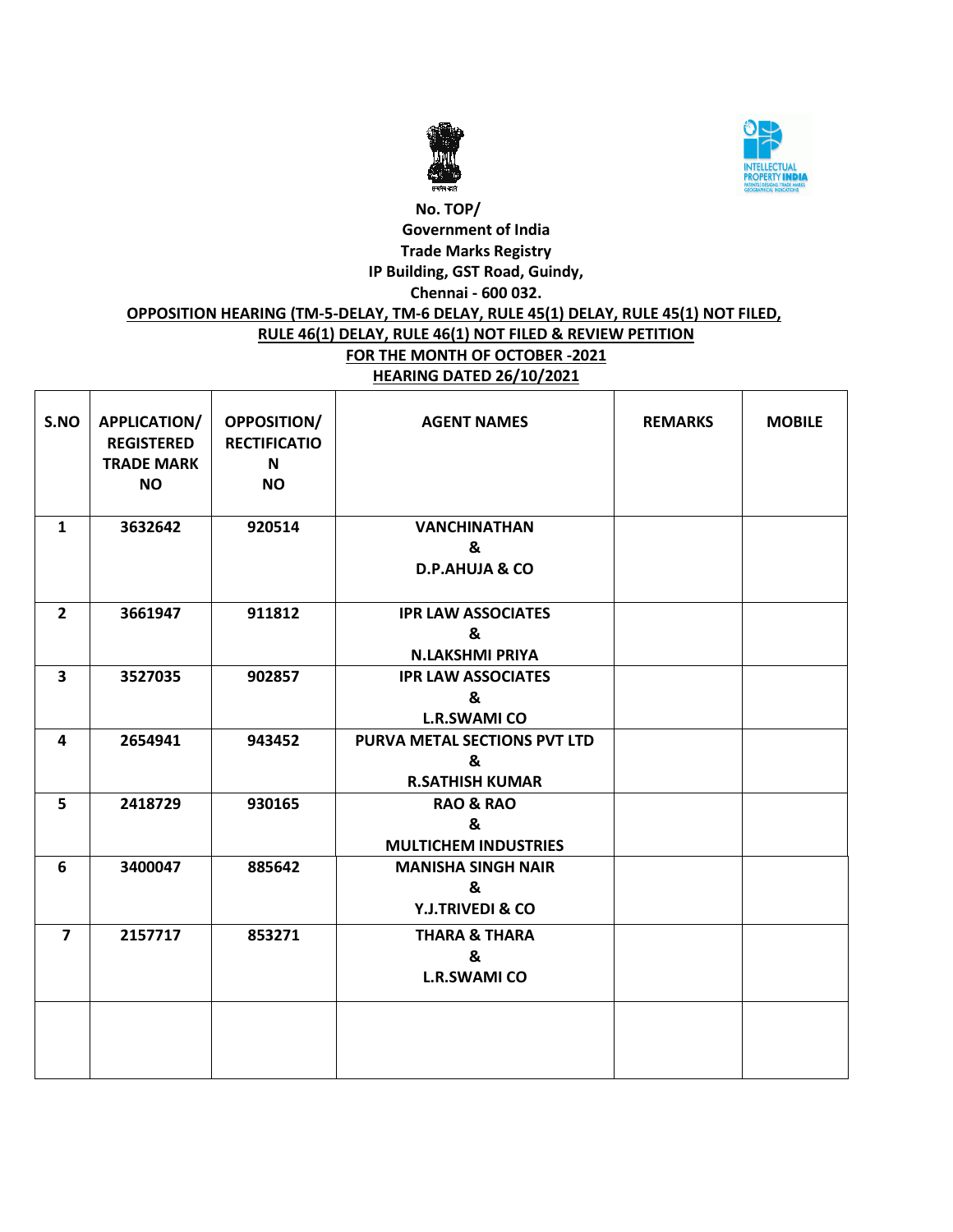| S.NO | APPLICATION/      | <b>OPPOSITION/</b>  | <b>AGENT NAMES</b>                | <b>REMARKS</b> | <b>MOBILE</b> |
|------|-------------------|---------------------|-----------------------------------|----------------|---------------|
|      | <b>REGISTERED</b> | <b>RECTIFICATIO</b> |                                   |                |               |
|      | <b>TRADE MARK</b> | N                   |                                   |                |               |
|      | <b>NO</b>         | <b>NO</b>           |                                   |                |               |
|      | 1779147           | 769287              | THE BUSINESS CATALYST             |                |               |
| 8    |                   |                     | &                                 |                |               |
|      |                   |                     | <b>MARKS &amp; RIGHTS</b>         |                |               |
| 9    | 1626616           | 770907              | <b>DEPENNING &amp; DEPENNING</b>  |                |               |
|      |                   |                     | &                                 |                |               |
|      |                   |                     | <b>DELHI REGISTRATION SERVICE</b> |                |               |
| 10   | 1978814           | 803158              | <b>DEPENNING &amp; DEPENNING</b>  |                |               |
|      |                   |                     | &                                 |                |               |
|      |                   |                     | <b>S.M.GUPTA &amp; CO</b>         |                |               |
| 11   | 4386678           | 1079330             | <b>GOLDFINN TECHNOLOGIES</b>      |                |               |
|      |                   |                     | &                                 |                |               |
|      |                   |                     | <b>VINAYAK CONSULTANCY</b>        |                |               |
| 12   | 3905925           | 1012706             | <b>REKHA DAS P</b>                |                |               |
|      |                   |                     | &                                 |                |               |
|      |                   |                     | <b>GOKUL AGRI INTERNATIONAL</b>   |                |               |
|      |                   |                     | <b>LTD</b>                        |                |               |
| 13   | 3701843           | 1008416             | <b>SUDESHNA BANERJEE</b>          |                |               |
|      |                   |                     | &                                 |                |               |
|      |                   |                     | <b>MAHTTA &amp; CO</b>            |                |               |
| 14   | 4123725           | 1004807             | <b>A.V.NATHA ASSOCIATES</b>       |                |               |
|      |                   |                     | &                                 |                |               |
|      |                   |                     | <b>RAHUL CHAUDHRY &amp;</b>       |                |               |
|      |                   |                     | <b>PARTNERS</b>                   |                |               |
| 15   | 2901909           | 954022              | <b>MAKYAM KALPANA NAVEEN</b>      |                |               |
|      |                   |                     | &                                 |                |               |
|      |                   |                     | <b>UNITED OVERSEAS TRADE</b>      |                |               |
|      |                   |                     | <b>MARK CO</b>                    |                |               |
|      |                   |                     |                                   |                |               |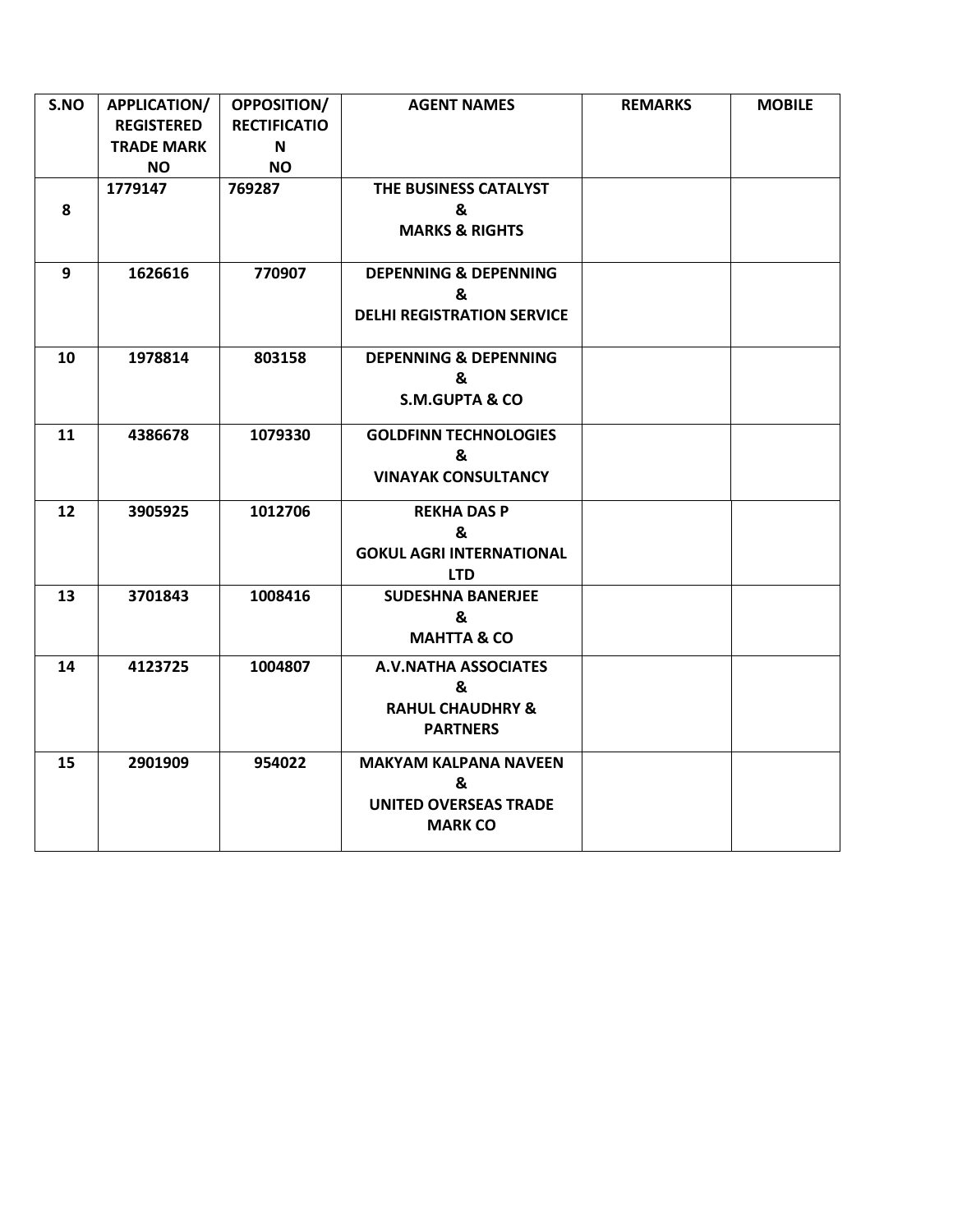



#### **No. TOP/ Government of India Trade Marks Registry IP Building, GST Road, Guindy, Chennai - 600 032. OPPOSITION HEARING (TM-5-DELAY, TM-6 DELAY, RULE 45(1) DELAY, RULE 45(1) NOT FILED, RULE 46(1) DELAY, RULE 46(1) NOT FILED & REVIEW PETITION FOR THE MONTH OF OCTOBER -2021**

# **HEARING DATED 27/10/2021**

| S.N<br>$\Omega$ | <b>APPLICATION/</b><br><b>REGISTERED</b><br><b>TRADE MARK</b><br><b>NO</b> | <b>OPPOSITION/</b><br><b>RECTIFICATION</b><br><b>NO</b> | <b>AGENT NAMES</b>                                                                          | <b>REMARKS</b> | <b>MOBILE</b> |
|-----------------|----------------------------------------------------------------------------|---------------------------------------------------------|---------------------------------------------------------------------------------------------|----------------|---------------|
|                 |                                                                            |                                                         |                                                                                             |                |               |
| $\mathbf{1}$    | 2398709                                                                    | 930426                                                  | P.V.S.GIRIDHAR & SAI ASSOCIATES<br>&<br><b>L.R.SWAMI CO</b>                                 |                |               |
| $\overline{2}$  | 2449204                                                                    | 929137                                                  | <b>A.SIVA PRASAD</b><br>&<br><b>GOLDFINN TECHNOLOGIES</b>                                   |                |               |
| 3               | 2398708                                                                    | 930428                                                  | P.V.S.GIRIDHAR & SAI ASSOCIATES<br>&<br><b>L.R.SWAMI CO</b>                                 |                |               |
| 4               | 2410595                                                                    | 928419                                                  | <b>S.R.RAGHUVIR P.S.DEEPIKA &amp;</b><br><b>SUBHIKSHA</b><br>&<br><b>R.K.DEWAN &amp; CO</b> |                |               |
| 5               | 2398707                                                                    | 929331                                                  | <b>P.V.S.GIRIDHAR &amp; SAI ASSOCIATES</b><br>&<br><b>L.R.SWAMI CO</b>                      |                |               |
| 6               | 2503391                                                                    | 927139                                                  | ASHOK KUMAR J.DAGA, ADVOCATE<br>&<br><b>LALJI ADVOCATES</b>                                 |                |               |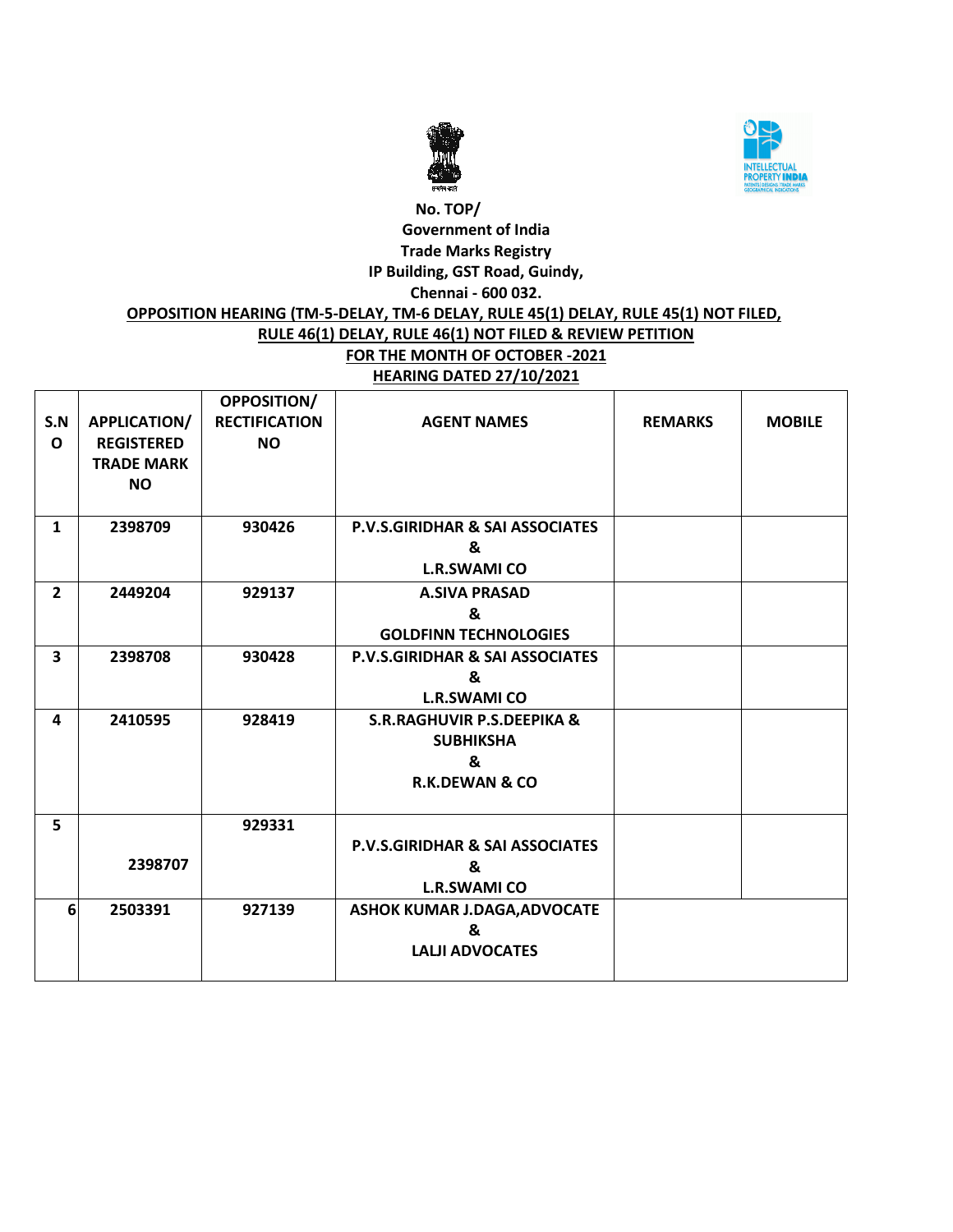|                |                     | OPPOSITION/         |                                           |                |               |
|----------------|---------------------|---------------------|-------------------------------------------|----------------|---------------|
| S.NO           | <b>APPLICATION/</b> | <b>RECTIFICATIO</b> | <b>AGENT NAMES</b>                        | <b>REMARKS</b> | <b>MOBILE</b> |
|                | <b>REGISTERED</b>   | N                   |                                           |                |               |
|                | <b>TRADE MARK</b>   | <b>NO</b>           |                                           |                |               |
|                | <b>NO</b>           |                     |                                           |                |               |
|                |                     |                     |                                           |                |               |
| $\overline{7}$ | 2453365             | 857403              | <b>LEX EXIGO</b><br>&                     |                |               |
|                |                     |                     | <b>SINGH &amp; SINGH LALL &amp; SETHI</b> |                |               |
| 8              | 2413567             | 938582              | <b>KHAITAN &amp; CO</b>                   |                |               |
|                |                     |                     | &                                         |                |               |
|                |                     |                     | RAGHURAM CHADALAVADA                      |                |               |
| 9              | 2398711             | 930427              | <b>P.V.S.GIRIDHAR &amp; SAI</b>           |                |               |
|                |                     |                     | <b>ASSOCIATES</b>                         |                |               |
|                |                     |                     | &                                         |                |               |
|                |                     |                     | <b>L.R.SWAMI CO</b>                       |                |               |
| 10             | 2448254             | 929631              | <b>RAMASWAMIN</b>                         |                |               |
|                |                     |                     | &                                         |                |               |
|                |                     |                     | <b>ZEUSIP</b>                             |                |               |
| 11             | 2448253             | 929630              | <b>RAMASWAMIN</b>                         |                |               |
|                |                     |                     | &                                         |                |               |
|                |                     |                     | <b>ZEUSIP</b>                             |                |               |
| 12             | 2559070             | 856476              | <b>DASWANI &amp; DASWANI</b><br>&         |                |               |
|                |                     |                     | SINGH & SINGH LALL & SETHI                |                |               |
| 13             | 2446820             | 855866              | <b>MISSION LEGAL ADVOCATES</b>            |                |               |
|                |                     |                     | &                                         |                |               |
|                |                     |                     | A K ASSOCIATE                             |                |               |
| 14             | 3342889             | 921382              | <b>BENOY K.KADAVAN</b>                    |                |               |
|                |                     |                     | &                                         |                |               |
|                |                     |                     | <b>W.S.KANE &amp; CO</b>                  |                |               |
| 15             | 3624981             | 919969              | <b>AFSAR S PATCHA</b>                     |                |               |
|                |                     |                     | &                                         |                |               |
|                |                     |                     | <b>W.S.KANE &amp; CO</b>                  |                |               |
| 16             | 3624978             | 919966              | <b>AFSAR S PARTNERS</b>                   |                |               |
|                |                     |                     | &                                         |                |               |
|                |                     |                     | <b>W.S.KANE &amp; CO</b>                  |                |               |
| 17             | 3624978             | 919966              | <b>AFSAR S PATCHA</b>                     |                |               |
|                |                     |                     | &                                         |                |               |
|                |                     |                     | <b>W.S.KANE &amp; CO</b>                  |                |               |
| 18             | 3624979             | 919967              | <b>AFSAR S PATCHA</b>                     |                |               |
|                |                     |                     | &                                         |                |               |
|                |                     |                     | <b>W.S.KANE &amp; CO</b>                  |                |               |
|                |                     |                     |                                           |                |               |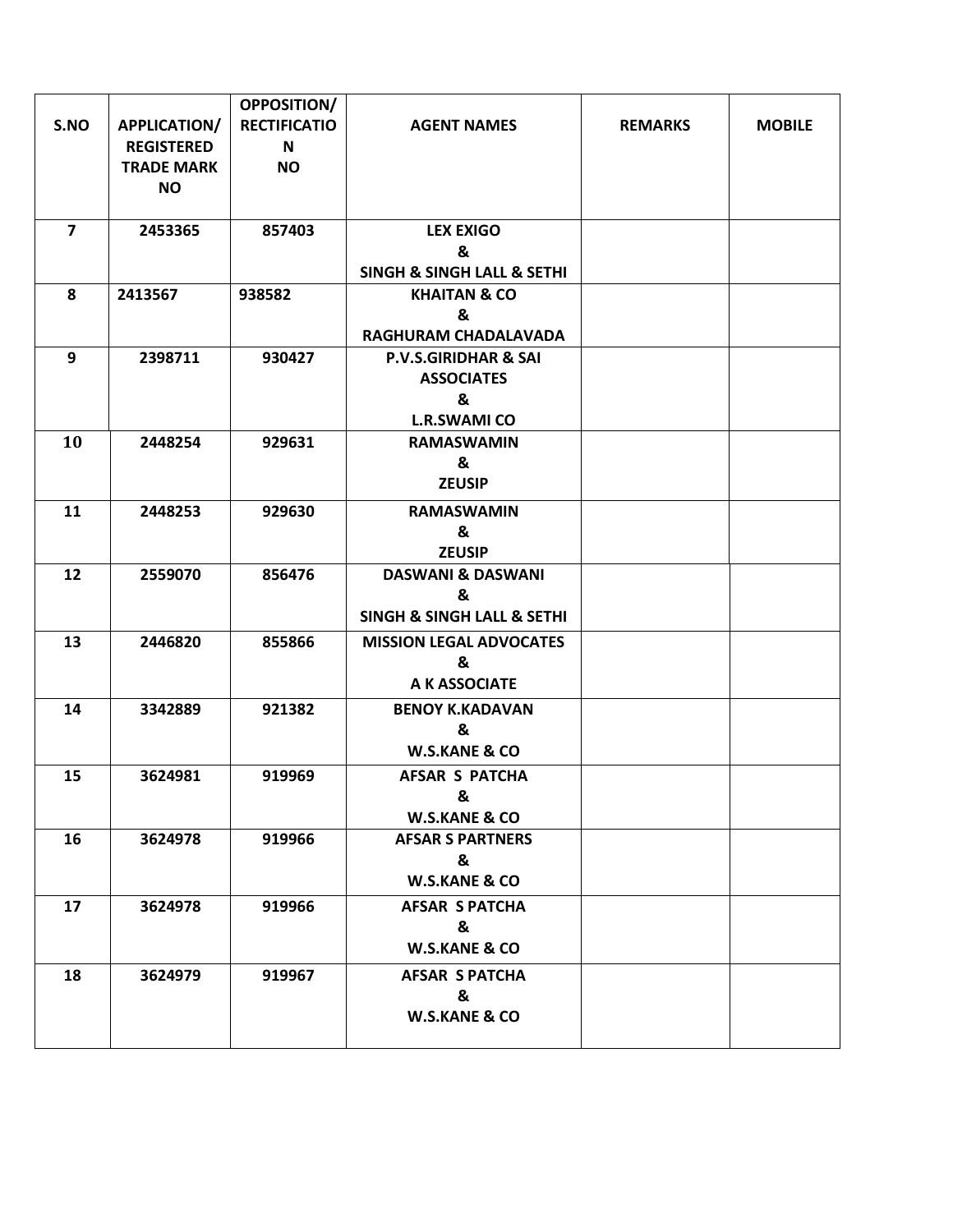



# **No. TOP/ Government of India Trade Marks Registry IP Building, GST Road, Guindy, Chennai - 600 032. OPPOSITION HEARING (TM-5-DELAY, TM-6 DELAY, RULE 45(1) DELAY, RULE 45(1) NOT FILED,**

#### **RULE 46(1) DELAY, RULE 46(1) NOT FILED & REVIEW PETITION FOR THE MONTH OF OCTOBER -2021 HEARING DATED 28/10/2021**

| S.NO                    | APPLICATION/<br><b>REGISTERED</b><br><b>TRADE MARK</b><br><b>NO</b> | <b>OPPOSITION/</b><br><b>RECTIFICATION</b><br><b>NO</b> | <b>AGENT NAMES</b>                                                                     | <b>REMARKS</b> | <b>MOBILE</b> |
|-------------------------|---------------------------------------------------------------------|---------------------------------------------------------|----------------------------------------------------------------------------------------|----------------|---------------|
| $\mathbf{1}$            | 3690363                                                             | 921015                                                  | <b>TMGURU INTELLECTUAL PROPERTY</b><br><b>SERVICES LLP</b><br>&<br><b>RAHUL RAJPUT</b> |                |               |
| $\overline{2}$          | 2436075                                                             | 921436                                                  | <b>L.R.SWAMI CO</b><br>&<br><b>C.VENKASUBRAMANIAM</b>                                  |                |               |
| 3                       | 3670771                                                             | 925328                                                  | <b>PRG ASSOCIATES</b><br>&<br><b>MANOJ G.MENDA, ADVOCATE</b>                           |                |               |
| 4                       | 2678561                                                             | 919976                                                  | <b>INPRO TRADE MARK SERVICES</b><br>&<br><b>S.BALAJANAKI</b>                           |                |               |
| 5                       | 3897769                                                             | 978115                                                  | <b>DEPENNING &amp; DEPENNING</b><br>&<br><b>TYAGI CERTIFICATIONS</b>                   |                |               |
| 6                       | 3349543                                                             | 919587                                                  | <b>SUNEER AND ASSOCIATES</b><br>&<br><b>LALITH B NAIR</b>                              |                |               |
| $\overline{\mathbf{z}}$ | 3647746                                                             | 923671                                                  | <b>A.V.NATHAN ASSOCIATES</b><br>&<br><b>GYAN PRAKASH BANSAL</b>                        |                |               |
| 8                       | 3686446                                                             | 925082                                                  | <b>KALVA NIRMAL KUMAR</b><br>&<br><b>TRADE MARK REGISTRATION</b><br><b>BUREAU</b>      |                |               |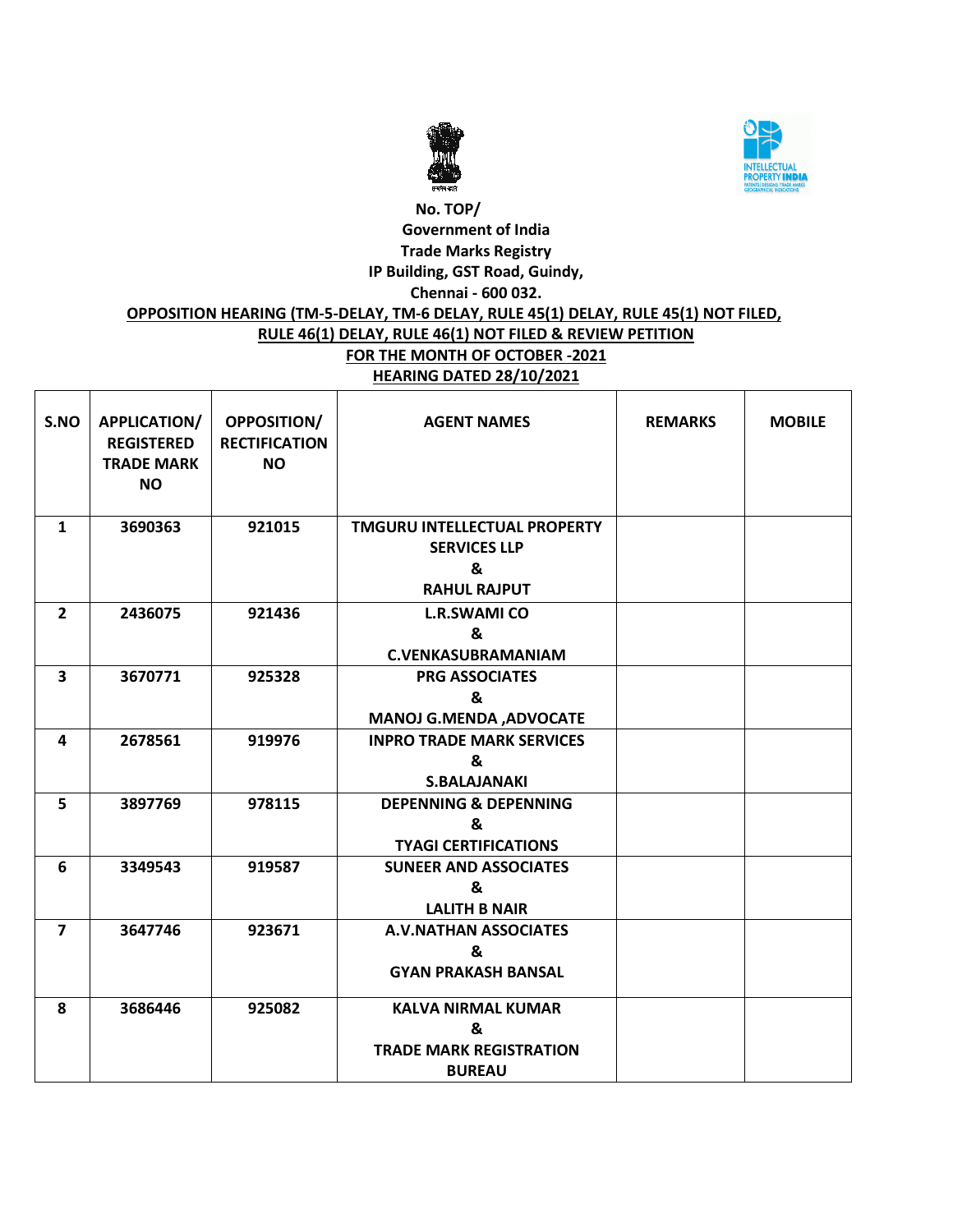| S.NO |                   | <b>OPPOSITION/</b>  |                                   |                |               |
|------|-------------------|---------------------|-----------------------------------|----------------|---------------|
|      | APPLICATION/      | <b>RECTIFICATIO</b> | <b>AGENT NAMES</b>                | <b>REMARKS</b> | <b>MOBILE</b> |
|      | <b>REGISTERED</b> | N                   |                                   |                |               |
|      | <b>TRADE MARK</b> | <b>NO</b>           |                                   |                |               |
|      | <b>NO</b>         |                     |                                   |                |               |
|      |                   |                     |                                   |                |               |
|      | 4005494           | 980884              | <b>DASWANI &amp; DASWANI</b>      |                |               |
| 9    |                   |                     | &                                 |                |               |
|      |                   |                     | <b>RAHUL CHAUDHRY &amp;</b>       |                |               |
|      |                   |                     | <b>PARTNERS</b>                   |                |               |
| 10   | 3648626           | 924400              | <b>SUNEER AND ASSOCIATES</b>      |                |               |
|      |                   |                     | &                                 |                |               |
|      |                   |                     | <b>KRISHNA TRADE MARK</b>         |                |               |
|      |                   |                     | <b>BUREAU</b>                     |                |               |
|      | 2006368           | 923642              | <b>ALEXIUS IP ATTORNEYS</b>       |                |               |
| 11   |                   |                     | &                                 |                |               |
|      |                   |                     | <b>KAYSER AND COMPANY</b>         |                |               |
|      |                   |                     |                                   |                |               |
|      | 3686446           | 930725              | <b>KALVA NIRMAL KUMAR</b>         |                |               |
| 12   |                   |                     | &                                 |                |               |
|      |                   |                     | <b>LALL LAHIRI &amp; SALHOTRA</b> |                |               |
|      |                   |                     |                                   |                |               |
| 13   | 3661282           | 924303              | <b>PRG ASSOCIATES</b>             |                |               |
|      |                   |                     | &                                 |                |               |
|      |                   |                     | <b>ANAND AND ANAND</b>            |                |               |
|      |                   |                     |                                   |                |               |
| 14   | 2320431           | 923820              | <b>SURANA AND SURANA</b>          |                |               |
|      |                   |                     | &                                 |                |               |
|      |                   |                     | <b>L.R.SWAMI CO</b>               |                |               |
|      |                   |                     |                                   |                |               |
| 15   | 3443906           | 924214              | <b>MADHUSUDAN PUTTA</b>           |                |               |
|      |                   |                     | &                                 |                |               |
|      |                   |                     | <b>MANOJ G. MENDA ADVOCATE</b>    |                |               |
|      |                   |                     |                                   |                |               |
| 16   | 2340134           | 924266              | <b>C.VENKASUBARAMANIAM</b>        |                |               |
|      |                   |                     | &                                 |                |               |
|      |                   |                     | <b>ANAND AND ANAND</b>            |                |               |
| 17   | 2428474           | 924389              | P.P.A.SAGEER                      |                |               |
|      |                   |                     | &                                 |                |               |
|      |                   |                     | <b>UMESH GHANSHAM</b>             |                |               |
|      |                   |                     | <b>PARULKAR</b>                   |                |               |
| 18   | 2411933           | 924398              | P.P.A.SAGEER                      |                |               |
|      |                   |                     | &                                 |                |               |
|      |                   |                     | <b>UMESH GHANSHAM</b>             |                |               |
|      |                   |                     | <b>PARULKAR</b>                   |                |               |